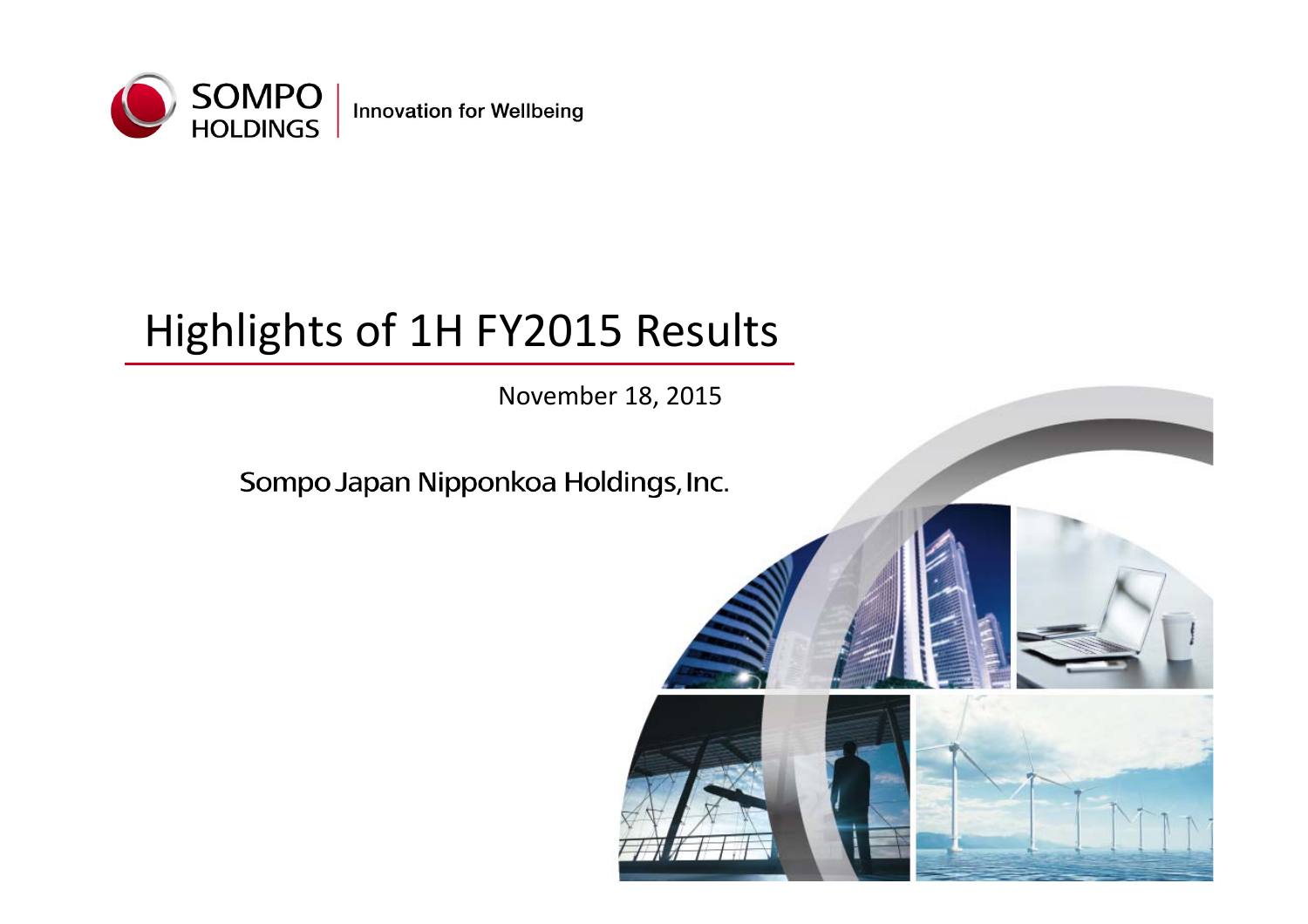### **Table of Contents**



| 1. Trend of business results                                     |    | 3. Domestic life insurance     |
|------------------------------------------------------------------|----|--------------------------------|
| Summary of 1H FY2015 results                                     | 3  | Overview of 1H FY2015 re       |
| Overview of 1H FY2015 results - consolidated basis               | 4  | Sales of medical insurance     |
| Main points of consolidated results $-$ (1) underwriting profits | 5  | Trend of P&C insurance chann   |
| Main points of consolidated results $-$ (2) ordinary profits     | 6  | Profit - J-GAAP                |
| Main points of consolidated results $-$ (3) net income           | 7  | 4. Overseas insurance          |
| Business forecasts for FY2015 - consolidated basis               | 8  | Overview of business results - |
| Main points of business forecasts for FY2015 - ordinary profit   | 9  | Business results by region     |
| 2. Domestic P&C insurance                                        |    | Business results by compa      |
| Overview of 1H FY2015 results - Sompo Japan Nipponkoa            | 11 | 5. Investment                  |
| Net premiums written                                             | 12 | Asset portfolio - group-wi     |
| Loss ratio $(W/P)$                                               | 13 | Asset portfolio - Sompo Ja     |
| Loss ratio (E/I)                                                 | 14 | Asset portfolio - Himawar      |
| Net expense ratio                                                | 15 | (Reference) Numerical ma       |
| Combined ratio                                                   | 16 |                                |
| Combined ratio of automobile insurance                           | 17 |                                |
| Merger synergies and one-time merger costs                       | 18 |                                |
| Investment profit                                                | 19 |                                |
| Business forecasts for FY2015 - Sompo Japan Nipponkoa            | 20 |                                |
| Assumption of business forecasts for FY2015                      | 21 |                                |
| (Reference) Premiums (performance evaluation basis)              | 22 |                                |
| (Reference) Number of reported claims of automobile insurance    | 23 |                                |
| (Reference) Domestic natural disasters                           | 24 |                                |
| (Reference) Direct business                                      | 25 |                                |

|    | 3. Domestic life insurance                                            |    |
|----|-----------------------------------------------------------------------|----|
| 3  | Overview of 1H FY2015 results - Himawari Life                         | 27 |
| 4  | Sales of medical insurance products                                   | 28 |
| 5  | Trend of P&C insurance channel and weight of protection-type products | 29 |
| 6  | Profit - J-GAAP                                                       | 30 |
|    | 4. Overseas insurance                                                 |    |
| 8  | Overview of business results $-$ net premiums written, net income     | 32 |
| 9  | Business results by region                                            | 33 |
|    | Business results by company                                           | 34 |
| 11 | 5. Investment                                                         |    |
| 12 | Asset portfolio – group-wide                                          | 36 |
| 13 | Asset portfolio – Sompo Japan Nipponkoa                               | 37 |
| 14 | Asset portfolio - Himawari Life                                       | 38 |
| 15 | (Reference) Numerical management targets                              | 39 |
|    |                                                                       |    |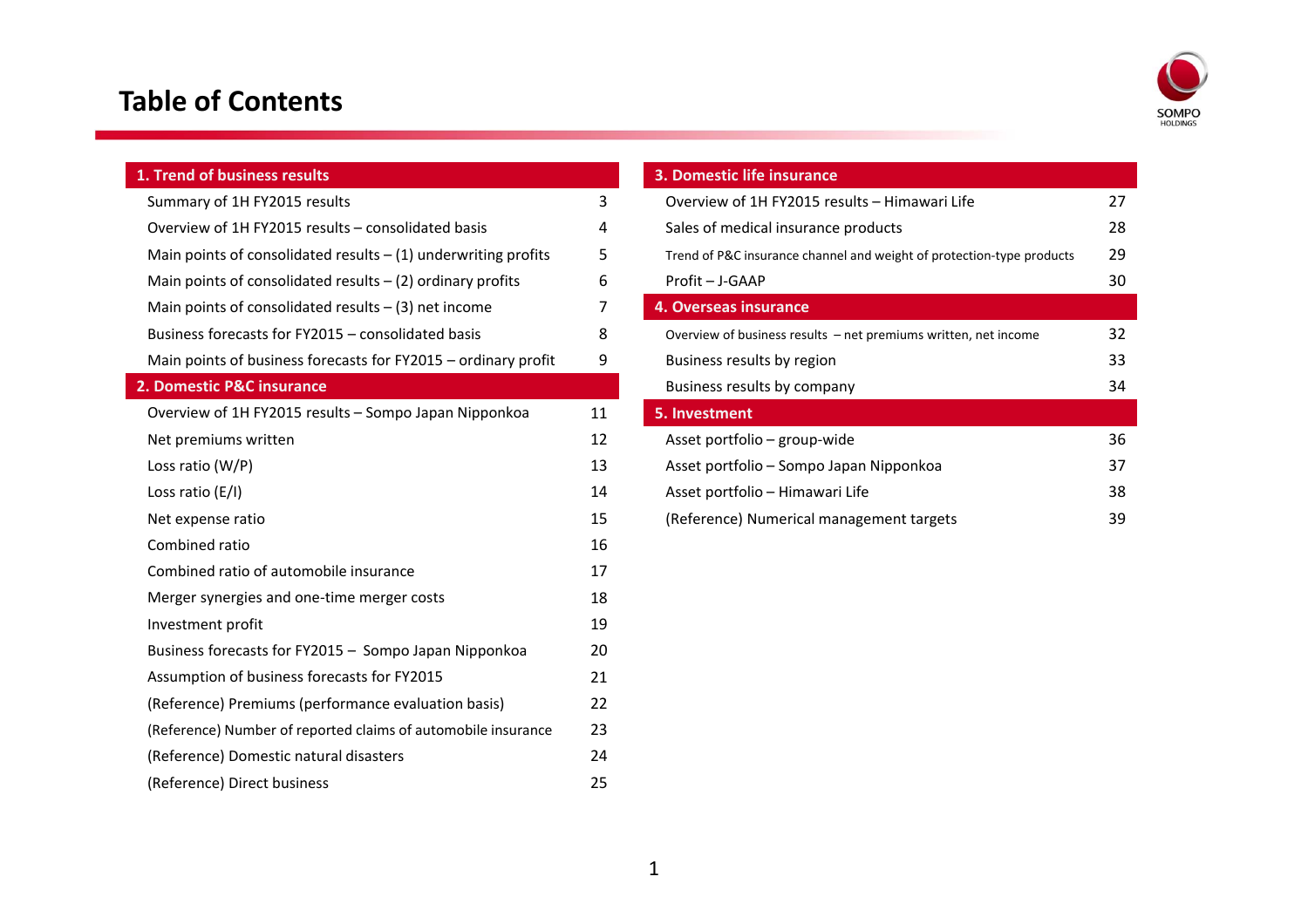1. Trend of business results

2. Domestic P&C insurance

3. Domestic life insurance

4. Overseas insurance

5. Investment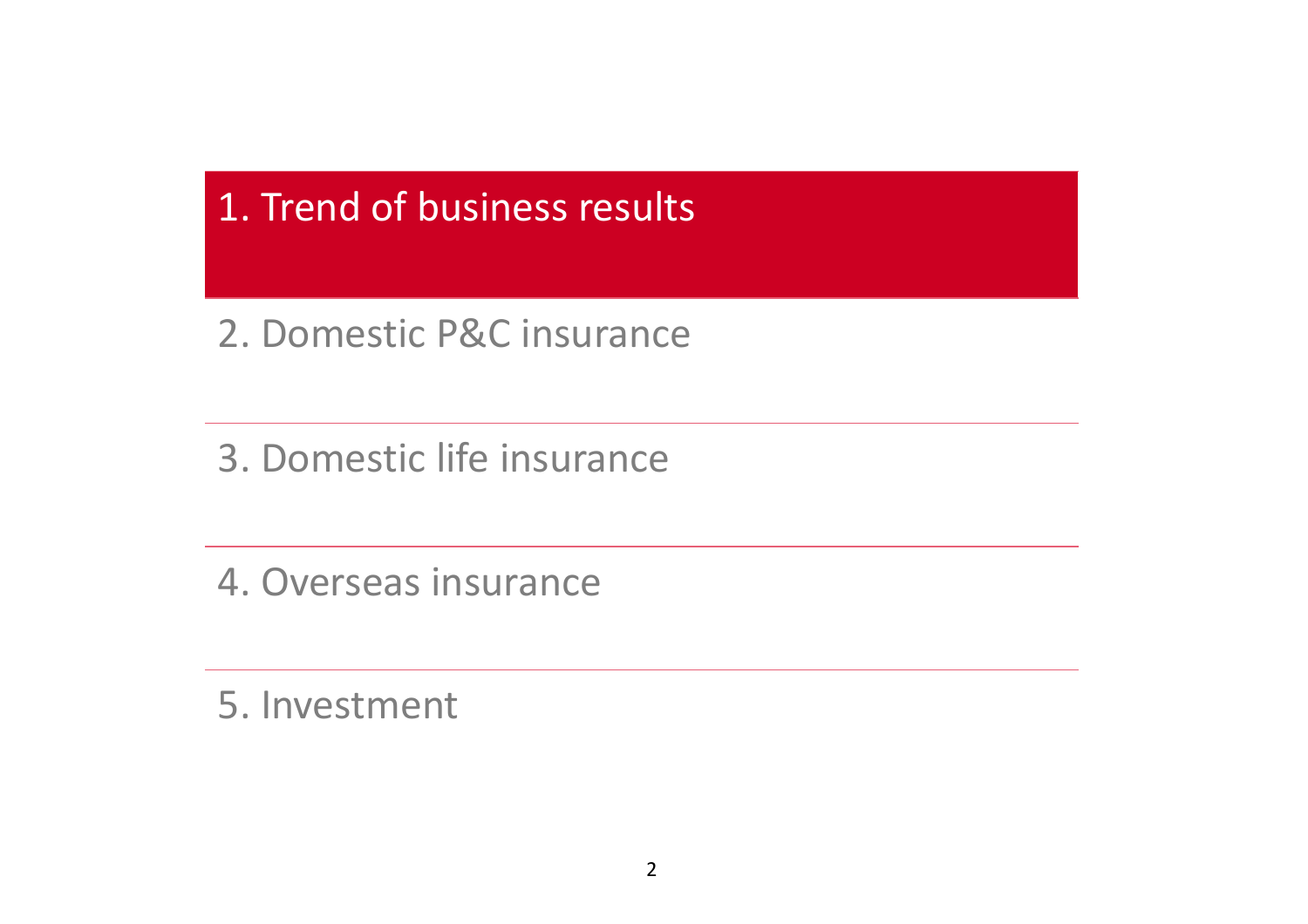### **Summary of 1H FY2015 Results**



- u. Profitability of domestic P&C insurance keeps improving. In 1H FY2015, while consolidated ordinary profit decreased due to impact of domestic natural disasters, consolidated net income increased by ¥13.1 billion to ¥28.5 billion in the absence of one‐time merger costs.
- We keep the bottom-line of our business forecasts for FY2015, consolidated ordinary profit of ¥230 billion (+¥21.6 billion) and consolidated net income of ¥160 billion (+¥105.7 billion).
- $\bullet$  Combined ratio of Sompo Japan Nipponkoa in 1H FY2015 was 89.8% (excluding CALI and household earthquake).
- $\bullet$  While incurred losses for natural disasters, such as Typhoon No.15, increased, the impact on full‐year earnings is limited.
- $\bullet$  As for domestic life insurance, sales of medical insurance products keeps favorable. Profit level is steady against the full‐year business forecast.
- $\bullet$ In overseas business there was impact of one‐time big claims, but progress was basically steady.
- $\bullet$  We have steadily reduced strategic‐holding stocks (¥42.6 billion reduction in 1H FY2015), and achieved over ¥700 billion reduction since the business integration in FY2010.
- $\bullet$ ● We increased interim dividend per share by ¥10 to ¥40.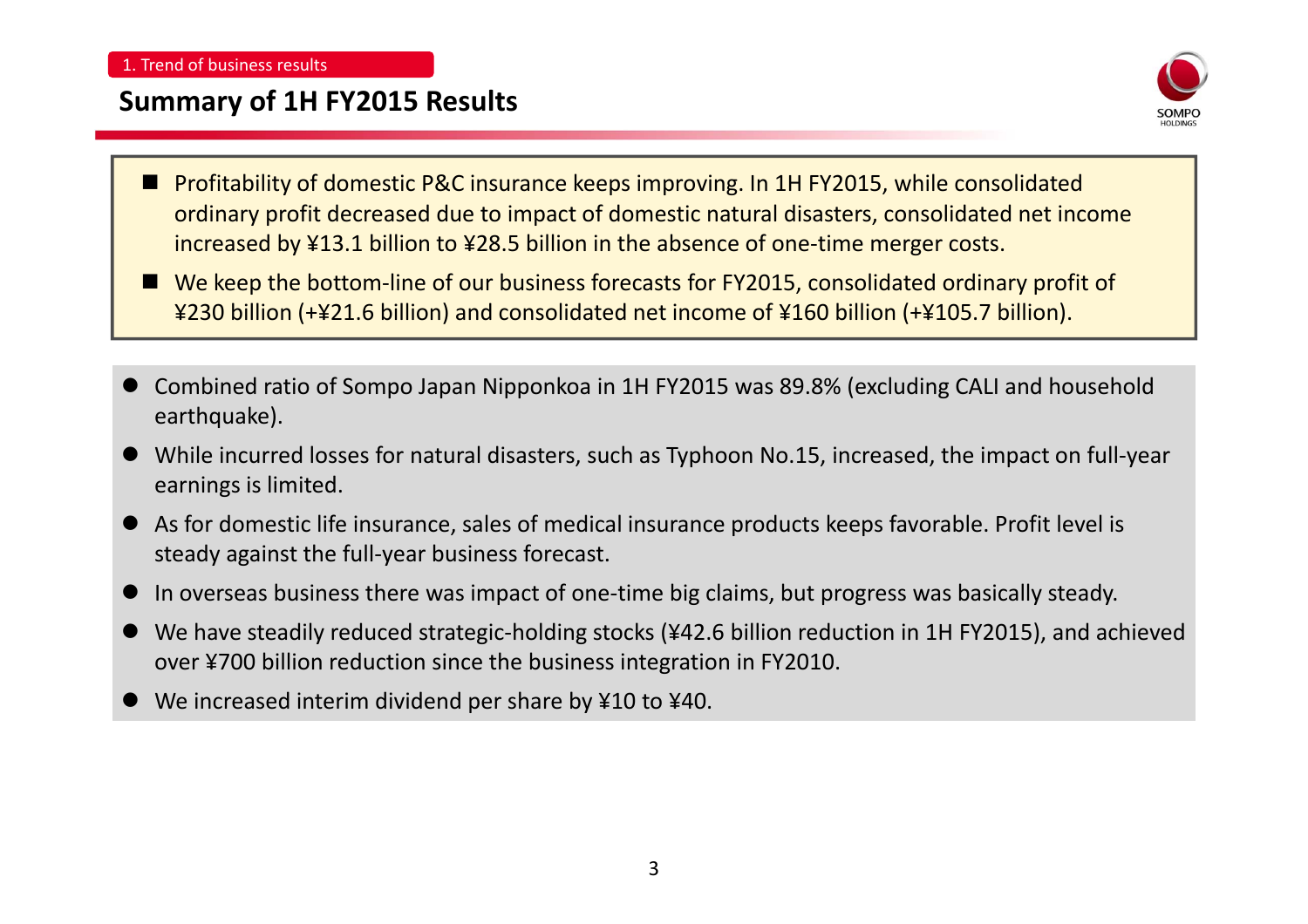### **Overview of 1H FY2015 Results – Consolidated basis**



♦ Top‐line steadily increased. While consolidated ordinary profit has decreased in 1H FY2015 mainly due to impact of natural disasters, such as Typhoon No. 15, we keep the full‐year business forecast of ¥230 billion consolidated ordinary profit and ¥160 billion consolidated net income in FY2015.

| (Billions of yen)                                 | 1H<br>FY2014 | 1H<br>FY2015 | Change           | FY2015<br>(Forecast) |
|---------------------------------------------------|--------------|--------------|------------------|----------------------|
| Consolidated ordinary income                      | 1,606.2      | 1,675.7      | $+69.4 (+4.3%)$  |                      |
| Net premiums written (P&C)                        | 1,244.4      | 1,330.5      | $+86.0 (+6.9\%)$ | 2,581.0              |
| Life insurance premiums                           | 134.3        | 143.6        | $+9.3 (+6.9%)$   | 277.0                |
| Consolidated ordinary profit                      | 103.9        | 43.5         | $-60.4$          | $230.0$ .            |
| Sompo Japan Nipponkoa*1                           | 97.4         | 20.1         | $-77.2$          | 178.0                |
| Himawari Life                                     | 12.6         | 9.5          | $-3.0$           | 15.9                 |
| Overseas insurance subsidiaries                   | 7.6          | 11.3         | $+3.7$           | 24.3                 |
| Consolidated adjustment*2/Others                  | $-13.7$      | 2.4          | $+16.2$          | 11.7                 |
| Consolidated net income *3                        | 15.4         | 28.5         | $+13.1$          | 160.0                |
| Sompo Japan Nipponkoa*1                           | 11.6         | 8.8          | $-2.8$           | 126.0                |
| Himawari Life                                     | 7.9          | 6.3          | $-1.6$           | 10.2                 |
| Overseas insurance subsidiaries                   | 6.5          | 9.2          | $+2.6$           | 18.7                 |
| Consolidated adjustment <sup>*2</sup> /Others     | $-10.7$      | 4.1          | $+14.9$          | 4.9                  |
| (Reference) Adjusted profit (by business segment) |              |              |                  | 223.0                |
| Domestic P&C insurance                            | 43.5         | 37.5         | $-5.9$           | 112.7                |
| Domestic life insurance                           |              |              |                  | 90.0                 |
| Overseas insurance                                | 6.3          | 9.0          | $+2.6$           | 18.4                 |
| Financial & other services                        | 0.6          | 0.9          | $+0.2$           | 2.2                  |

\*1 The figures prior to September 1, 2014 are the sum of Sompo Japan and Nipponkoa. (The same shall apply hereafter.)

\*2 "Purchase method" accounting was adopted upon the establishment of Sompo Japan Nipponkoa Holdings (the former NKSJ Holdings). In the consolidated accounts of the holdings, assets and liabilities of the former Nipponkoa and some group companies were acquired and carried on the balance sheet at fair value at the time of business integration. (This gave rise to <sup>a</sup> difference between the carrying amount in the non‐consolidated accounts of Sompo Japan Nipponkoa and some group companies, and the carrying amount in consolidated accounts of the holdings.) Therefore, realized gains/losses, etc. of Sompo Japan Nipponkoa must be adjusted, and this adjustment is included in the above "consolidated adjustment."

\*3 Consolidated net income denotes net income (loss) attributable to shareholders of the parent. (The same shall apply hereafter.)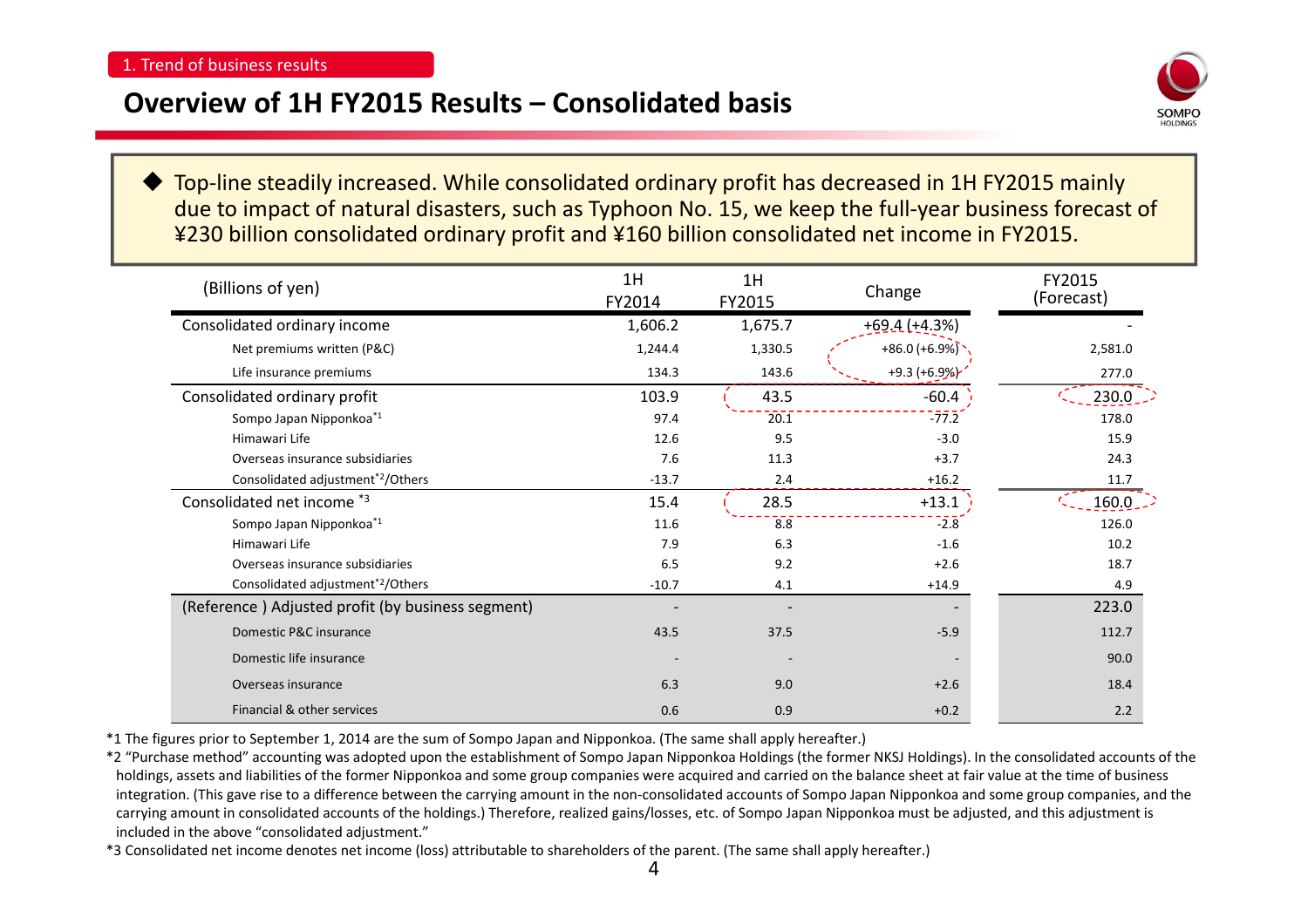### **Main Points of Consolidated Results – (1) Underwriting Profit**



♦ Regardless of impact of natural disasters, core underwriting profit excluding domestic natural disasters increased, and fundamental profitability continued to improve.

### **Changing factors of underwriting profit (Sompo Japan Nipponkoa)**



|                  | 1. Core underwriting profit | 2. Catastrophic loss reserve | 3. Snow damage<br>in February 2014 |
|------------------|-----------------------------|------------------------------|------------------------------------|
| 1H FY2014 Actual | ¥37.7 billion               | - ¥40.5 billion              | ¥28.4 billion                      |
| 1H FY2015 Actual | ¥23.6 billion               | - ¥40.9 billion              | -¥2.3 billion                      |

\* Core underwriting profit is underwriting profit less the impact related to catastrophic loss reserve, and snow damage in February 2014.

\* Domestic natural disasters are only ones that occurred in the fiscal year.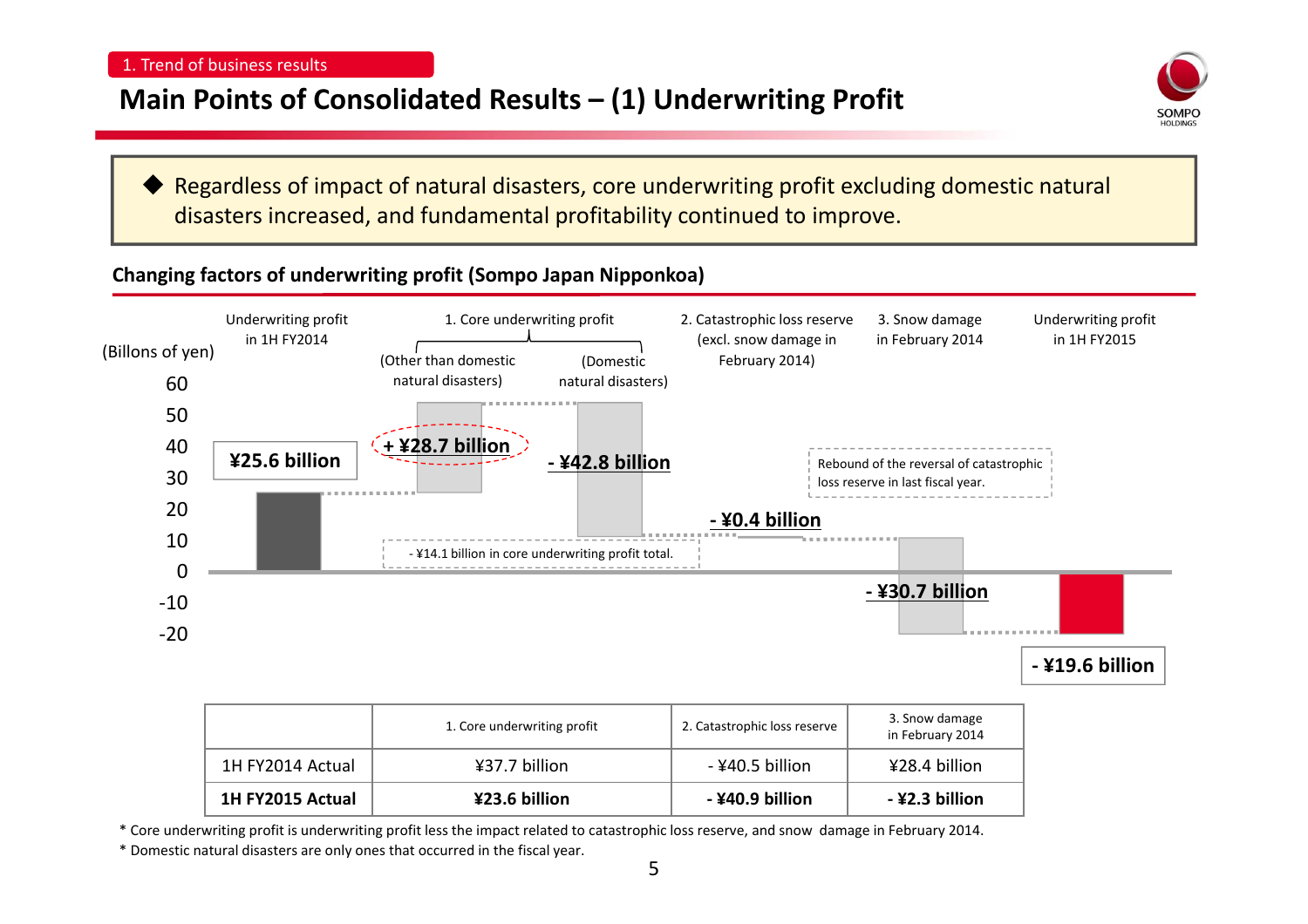### **Main Points of Consolidated Results – (2) Ordinary Profit**



♦ Ordinary profit decreased in 1H FY2015, but it is mainly due to natural disasters, whose impact is expected to be eased in the full fiscal year.

### **Changing factors of consolidated ordinary profit**



|                  | 1. Underwriting<br>profit | 2. Investment<br>profit | 3. Others      | 4. Himawari Life | 5. Overseas<br>subsidiaries | 6. Other<br>consolidated<br>adjustment, etc |
|------------------|---------------------------|-------------------------|----------------|------------------|-----------------------------|---------------------------------------------|
| 1H FY2014 Actual | ¥25.6 billion             | ¥72.4 billion           | - ¥0.6 billion | ¥12.6 billion    | ¥7.6 billion                | - ¥13.7 billion                             |
| 1H FY2015 Actual | $-$ ¥19.6 billion         | ¥46.3 billion           | - ¥6.5 billion | ¥9.5 billion     | ¥11.3 billion               | ¥2.4 billion                                |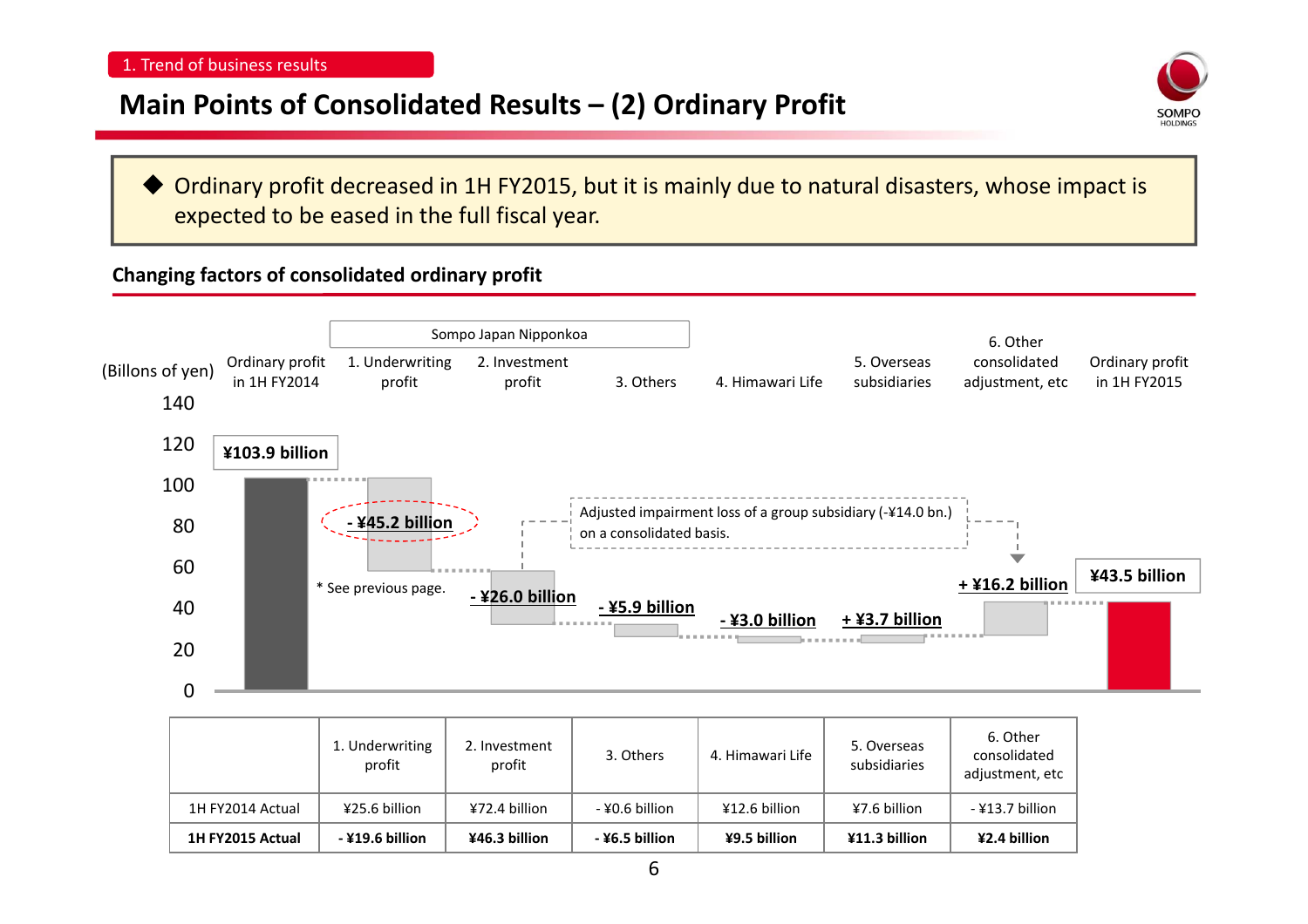### **Main Points of Consolidated Results – (3) Net Income**



#### ♦ Consolidated net income improved by ¥13.1 billion to ¥28.5 billion.

#### **Changing factors of consolidated net income**



**1H FY2015 Actual ¥8.8 billion ¥6.3 billion ¥9.2 billion ¥4.1 billion**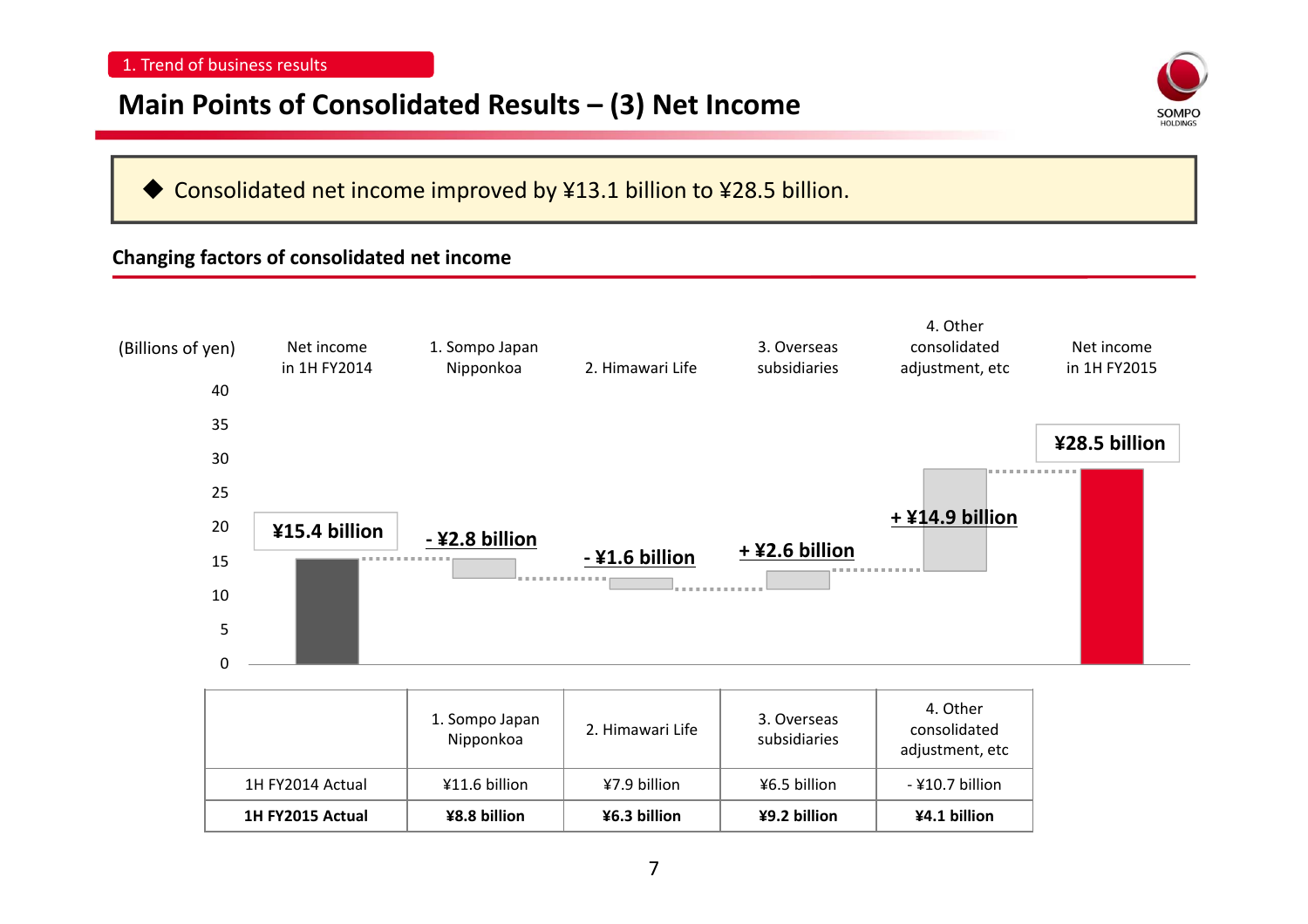### **Business Forecasts for FY2015 – Consolidated basis**



| (Billions of yen)                                 | FY2014<br>(Actual) | FY2015<br>(Forecast) | Change   |                         |  |
|---------------------------------------------------|--------------------|----------------------|----------|-------------------------|--|
| Net premiums written (P&C)                        | 2,508.0            | 2,581.0              | $+72.9$  | $(+2.9%)$               |  |
| Life insurance premiums                           | 277.2              | 277.0                | $-0.2$   | $(-0.1\%)$              |  |
| Consolidated ordinary profit                      | 208.3              | 230.0                | $+21.6$  | $(+10.4%)$              |  |
| Sompo Japan Nipponkoa                             | 195.1              | 178.0                | $-17.1$  | $(-8.8%)$               |  |
| Himawari Life                                     | 18.3               | 15.9                 | $-2.3$   | $(-12.8%)$              |  |
| Overseas subsidiaries                             | 21.9               | 24.3                 | $+2.3$   | $(+10.6%)$              |  |
| Consolidated adjustment <sup>*1</sup> /others     | $-27.1$            | 11.7                 | $+38.8$  | $(-)$                   |  |
| Consolidated net income                           | 54.2               | 160.0                | $+105.7$ | $\binom{1}{1}$ +194.8%) |  |
| Sompo Japan Nipponkoa                             | 45.0               | 126.0                | $+80.9$  | $(+179.6%)$             |  |
| Himawari Life                                     | 9.7                | 10.2                 | $+0.5$   | $(+5.7%)$               |  |
| Overseas subsidiaries                             | 19.4               | 18.7                 | $-0.7$   | $(-3.8%)$               |  |
| Consolidated adjustment <sup>*1</sup> /others     | $-19.9$            | 4.9                  | $+24.9$  | $(-)$                   |  |
| (Reference) Adjusted profit (by business segment) | 138.3              | 223.0                | $+84.6$  | $(+61.2%)$              |  |
| Domestic P&C insurance                            | 69.9               | 112.7                | $+42.8$  | $(+61.3%)$              |  |
| Domestic life insurance                           | 47.4               | 90.0                 | $+42.6$  | $(+89.9%)$              |  |
| Overseas insurance                                | 18.6               | 18.4                 | $-0.2$   | $(-1.2%)$               |  |
| Financial & other services                        | 2.3                | 2.2                  | $-0.1$   | $(-5.5%)$               |  |

\*1 "Purchase method" accounting was adopted upon the establishment of Sompo Japan Nipponkoa Holdings (the former NKSJ Holdings). In the consolidated accounts of the holdings, assets and liabilities of the former Nipponkoa and some group companies were acquired and carried on the balance sheet at fair value at the time of business integration. (This gave rise to <sup>a</sup> difference between the carrying amount in the non‐consolidated accounts of Sompo Japan Nipponkoa and some group companies, and the carrying amount in consolidated accounts of the holdings.) Therefore, realized gains/losses, etc. of Sompo Japan Nipponkoa must be adjusted, and this adjustment is included in the above "consolidated adjustment."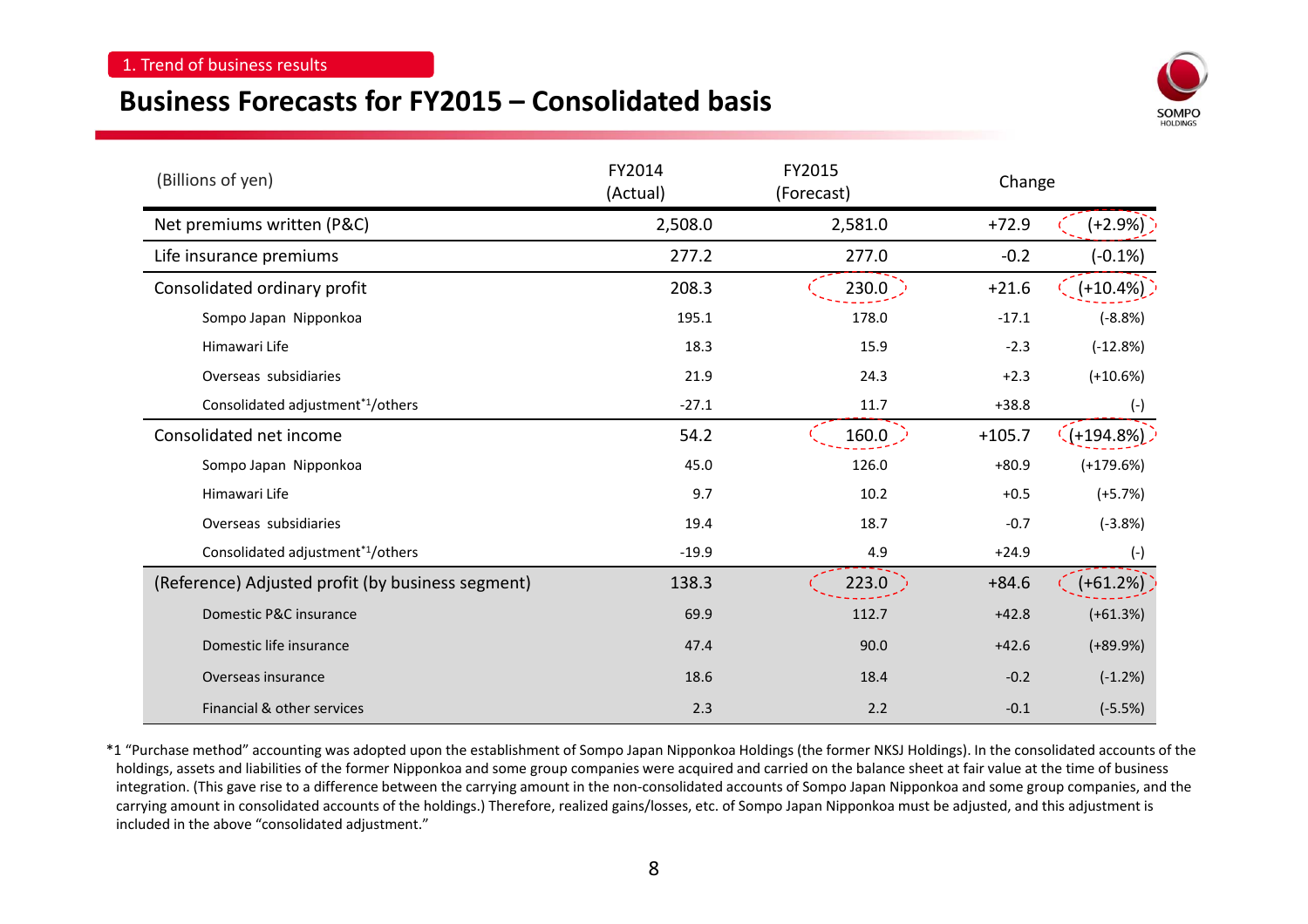### **Main Points of Business Forecasts for FY2015 – Ordinary Profit**



◆ Consolidated ordinary profit is forecast to improve to ¥230.0 billion (+¥21.6 billion) mainly due to increase in underwriting profit.

#### **Main components of consolidated ordinary profit**

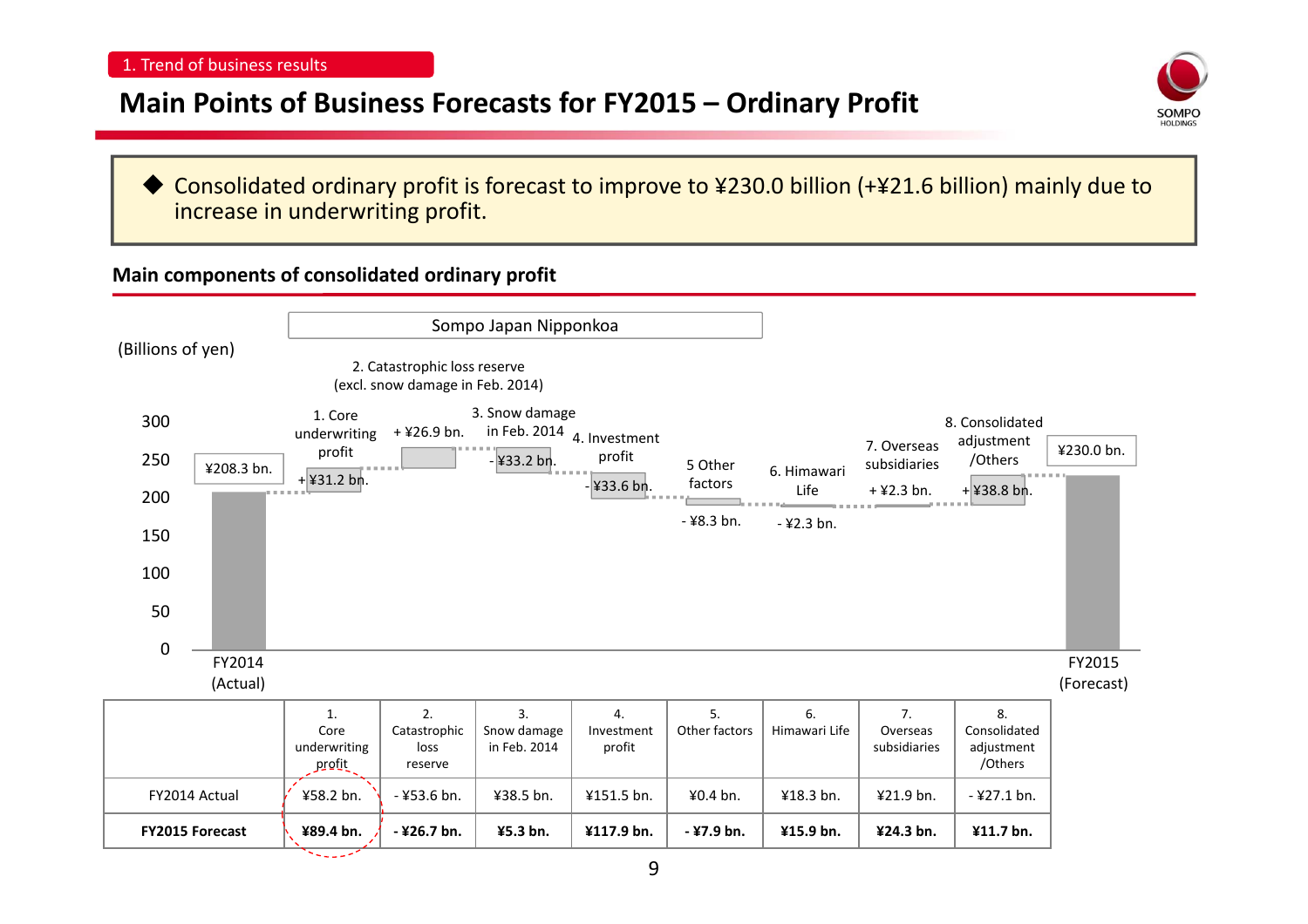1. Trend of business results

2. Domestic P&C insurance

3. Domestic life insurance

4. Overseas insurance

5. Investment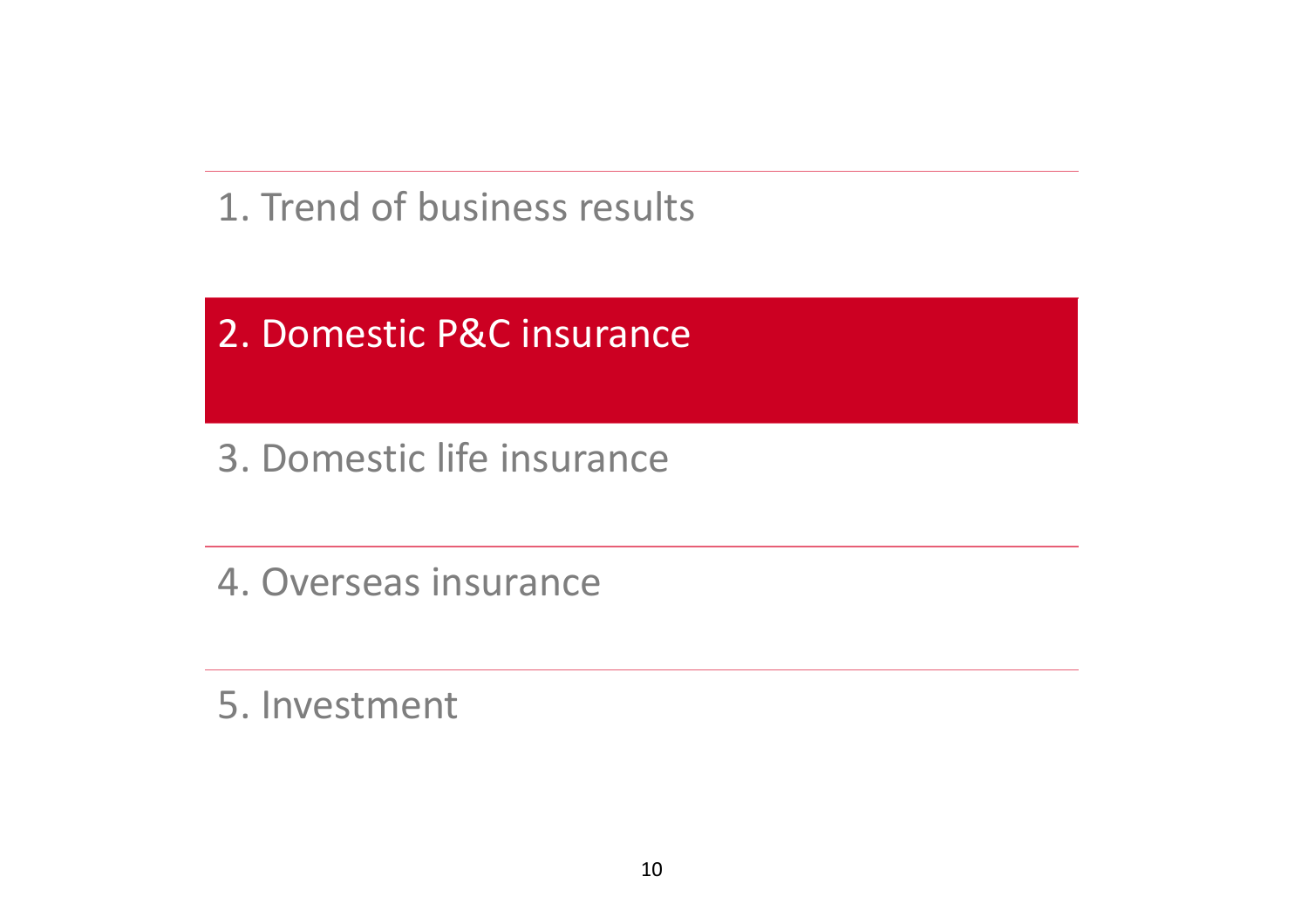### **Overview of 1H FY2015 Results** – **Sompo Japan Nipponkoa**



### ◆ Top-line steadily increased. Combined ratio drastically improved mainly due to improving loss ratio.

|                                   | (Billions of yen)                                                                       | 1H FY2014 | 1H FY2015 | Change          |                                                              |
|-----------------------------------|-----------------------------------------------------------------------------------------|-----------|-----------|-----------------|--------------------------------------------------------------|
|                                   | Net premiums written                                                                    | 1,097.4   | 1,140.6   | $+43.1 (+3.9%)$ |                                                              |
|                                   | (excl. CALI, household earthquake)                                                      | 942.7     | 981.7     | $+39.0 (+4.1%)$ |                                                              |
|                                   | Loss ratio                                                                              | 65.6%     | 59.3%     | $-6.3pt$        |                                                              |
|                                   | (excl. CALI, household earthquake)                                                      | 63.3%     | 56.3%     | $-6.9pt$        |                                                              |
|                                   | Net expense ratio                                                                       | 32.0%     | 31.7%     | $-0.3pt$        |                                                              |
|                                   | (excl. CALI, household earthquake)                                                      | 33.9%     | 33.5%     | $-0.4pt$        |                                                              |
|                                   | Combined ratio                                                                          | 97.6%     | 91.0%     | $-6.6pt$        | Mainly due to provision of<br>reserve for outstanding losses |
|                                   | (excl. CALI, household earthquake)                                                      | 97.2%     | 89.8%     | $-7.3pt$        | and claims (¥68.5 billion) for                               |
|                                   | Underwriting profit                                                                     | 25.6      | $-19.6$   | $-45.2$         | domestic natural disasters.                                  |
|                                   | Investment profit                                                                       | 72.4      | 46.3      | $-26.0$         | Due to impairment losses on                                  |
|                                   | Ordinary profit                                                                         | 97.4      | 20.1      | $-77.2$         | securities, etc. (canceled on a                              |
|                                   | Net income                                                                              | 11.6      | 8.8       | $-2.8$          | consolidated basis)                                          |
|                                   | +Provisions for catastrophic loss reserve (after tax)                                   | $-5.7$    | 29.1      | $+34.8$         |                                                              |
| (Reference)<br>Adjusted<br>profit | +Provisions for reserve for price fluctuation (after tax)                               | 3.4       | 2.9       | $-0.5$          |                                                              |
|                                   | -Gains/losses on sales of securities and impairment<br>losses on securities (after tax) | 16.8      | 1.6       | $-15.1$         |                                                              |
|                                   | -Special factors (after tax)*1                                                          | $-54.8$   |           | $+54.8$         |                                                              |
|                                   | Adjusted profit                                                                         | 47.4      | 39.2      | $-8.1$          |                                                              |

\*1 Special factors are one‐time merger costs, etc.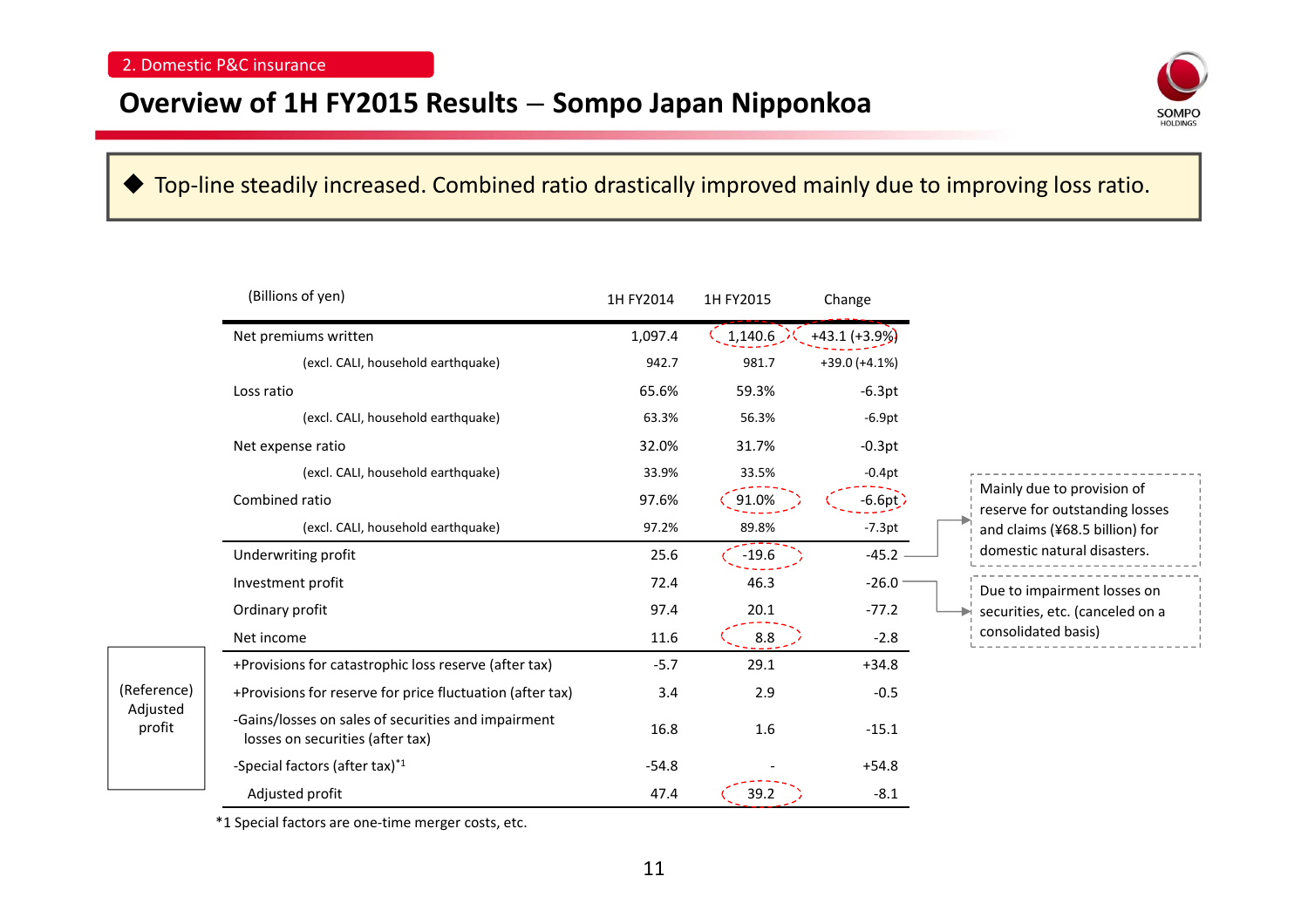### **Net Premiums Written**



◆ Net premiums written increased by 3.9% year on year mainly in fire and allied lines and voluntary automobile.

### **Net premiums written by product line**

| (Billions of yen)                           | 1H<br>FY2014 | 1H<br>FY2015 |         | Change      | FY2015<br>(Forecast) |                                                                                                     |          |                       |          |
|---------------------------------------------|--------------|--------------|---------|-------------|----------------------|-----------------------------------------------------------------------------------------------------|----------|-----------------------|----------|
| Fire and Allied Lines                       | 150.5        | 175.5        | $+24.9$ | $(+16.6%)$  | 332.0                |                                                                                                     |          |                       |          |
| Marine                                      | 26.4         | 26.0         | $-0.3$  | $(-1.2%)$   | 55.2                 |                                                                                                     |          |                       |          |
| <b>Personal Accident</b>                    | 100.0        | 99.9         | $-0.0$  | $(-0.1%)$   | 187.1                | (Reference) Year-on-Year comparison of<br>voluntary automobile insurance<br>(end of September 2015) |          |                       |          |
| <b>Voluntary Automobile</b>                 | 515.4        | 530.1        | $+14.6$ | $(+2.8\%)$  | 1,071.7              |                                                                                                     |          |                       |          |
| <b>CALI</b>                                 | 154.2        | 158.3        | $+4.0$  | $(+2.7%)$   | 302.2                |                                                                                                     |          | Sompo Japan Nipponkoa |          |
| Other                                       | 150.6        | 150.5        | $-0.1$  | $(-0.1%)$   | 272.3                |                                                                                                     | # of     | Premium               | Total    |
| of which, Liability                         | 91.6         | 88.8         | $-2.8$  | $(-3.1%)$   | 148.0                |                                                                                                     | vehicles | /vehicle              | Premium  |
|                                             |              |              |         |             |                      | Non-Fleet                                                                                           | $-0.9%$  | $+3.6%$               | $+2.6%$  |
| Total                                       | 1,097.4      | 1,140.6      | $+43.1$ | $( +3.9\%)$ | 2,220.9              | Fleet                                                                                               | $+0.9%$  | $+4.0%$               | $+4.9%$  |
| Total (excl. CALI, household<br>earthquake) | 942.7        | 981.7        | $+39.0$ | $(+4.1%)$   | 1,917.5              | Total                                                                                               | $-0.6%$  | $+3.6\%$              | $+3.0\%$ |

(Main factors for change of net premiums written)

Fire and Allied Lines: Drastically increased due to front‐loaded demand ahead of product revision in October.

(Abolition of long‐term policies of over 10 years, and revision of premium rate)

Voluntary Automobile: Increased mainly due to the impact of product and premium rate revisions.

Liability: Decreased mainly due to improvement of underwriting result in certain big contracts.

\*Performance evaluation basis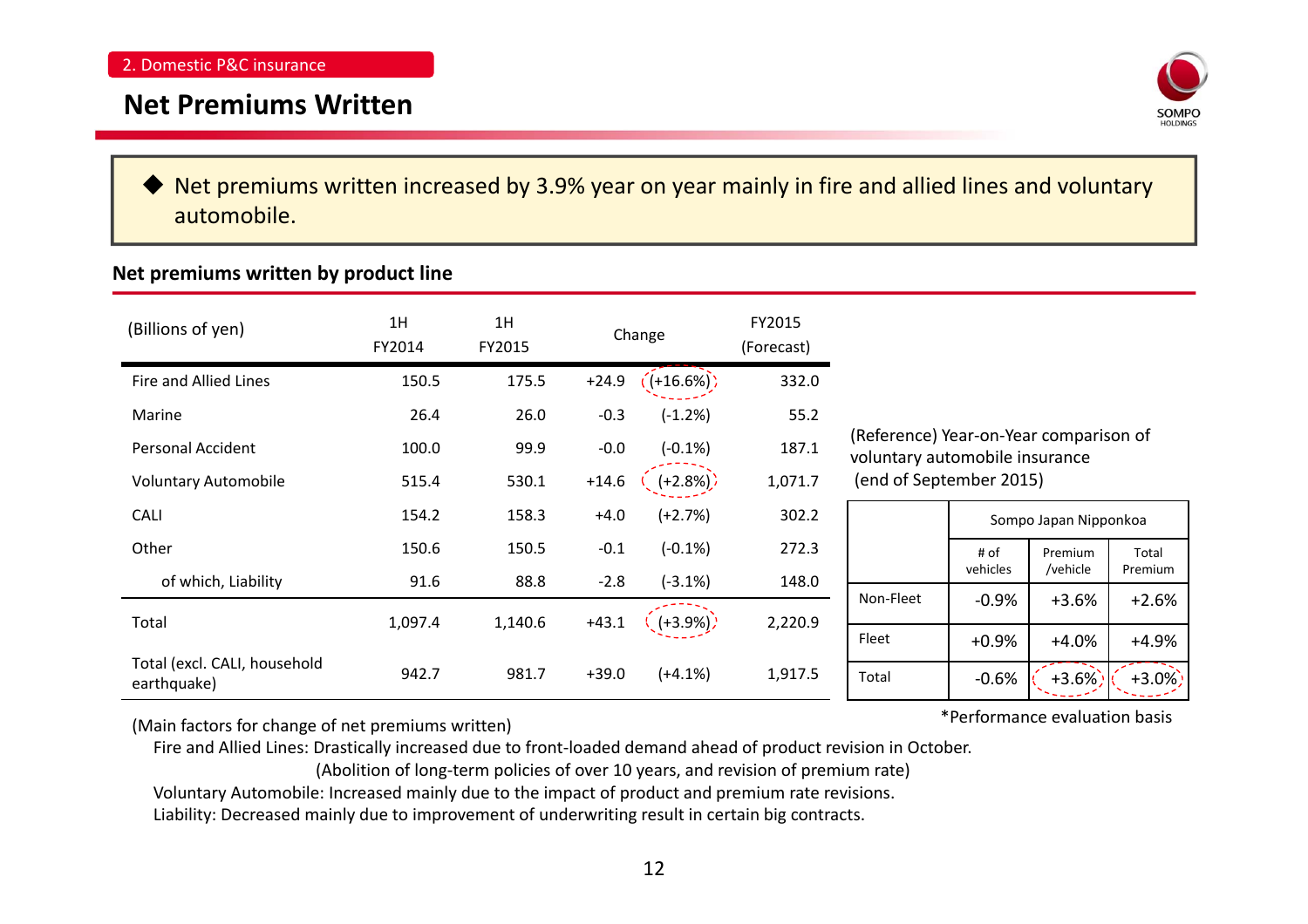# **Loss Ratio (W/P)**



♦ In 1H FY2015, loss ratio drastically dropped by 6.9 points because profitability of automobile insurance improved and the impact of snow damage in February 2014 was gone.

**Trends of loss ratio (excl. CALI, household earthquake)**



Reference: Loss ratio (excl. CALI, household earthquake, domestic natural disasters)

\* Loss ratio is on <sup>a</sup> written paid basis (including loss adjustment expense).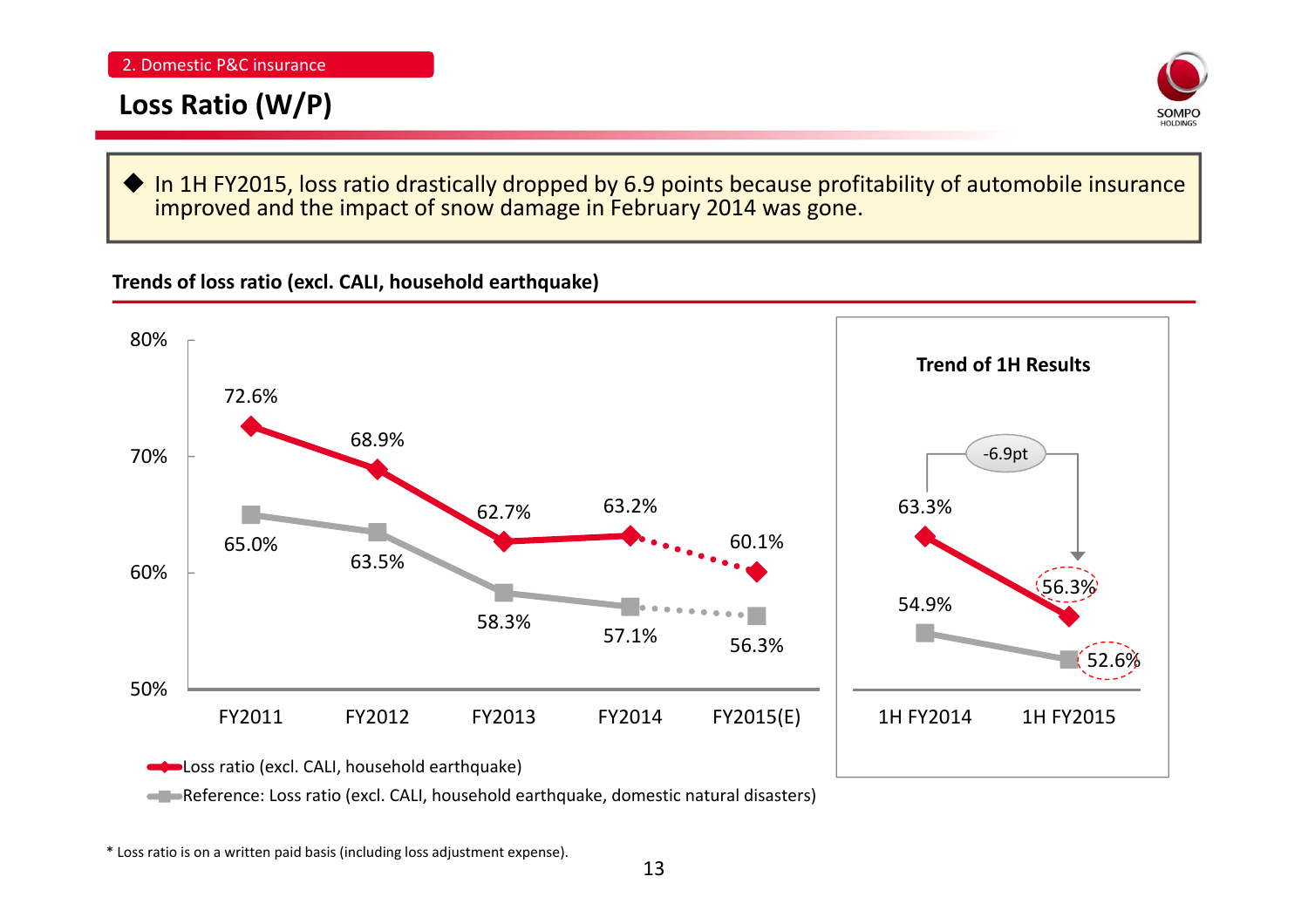# **Loss Ratio (E/I)**



◆ E/I loss ratio improved by 0.4 point in 1H FY2015 mainly due to improving profitability of automobile insurance. E/I loss ratio excluding natural disasters drastically improved.

**Trends of E/I loss ratio (excl. CALI, household earthquake)**



Reference: E/I loss ratio (excl. CALI, household earthquake, domestic natural disasters)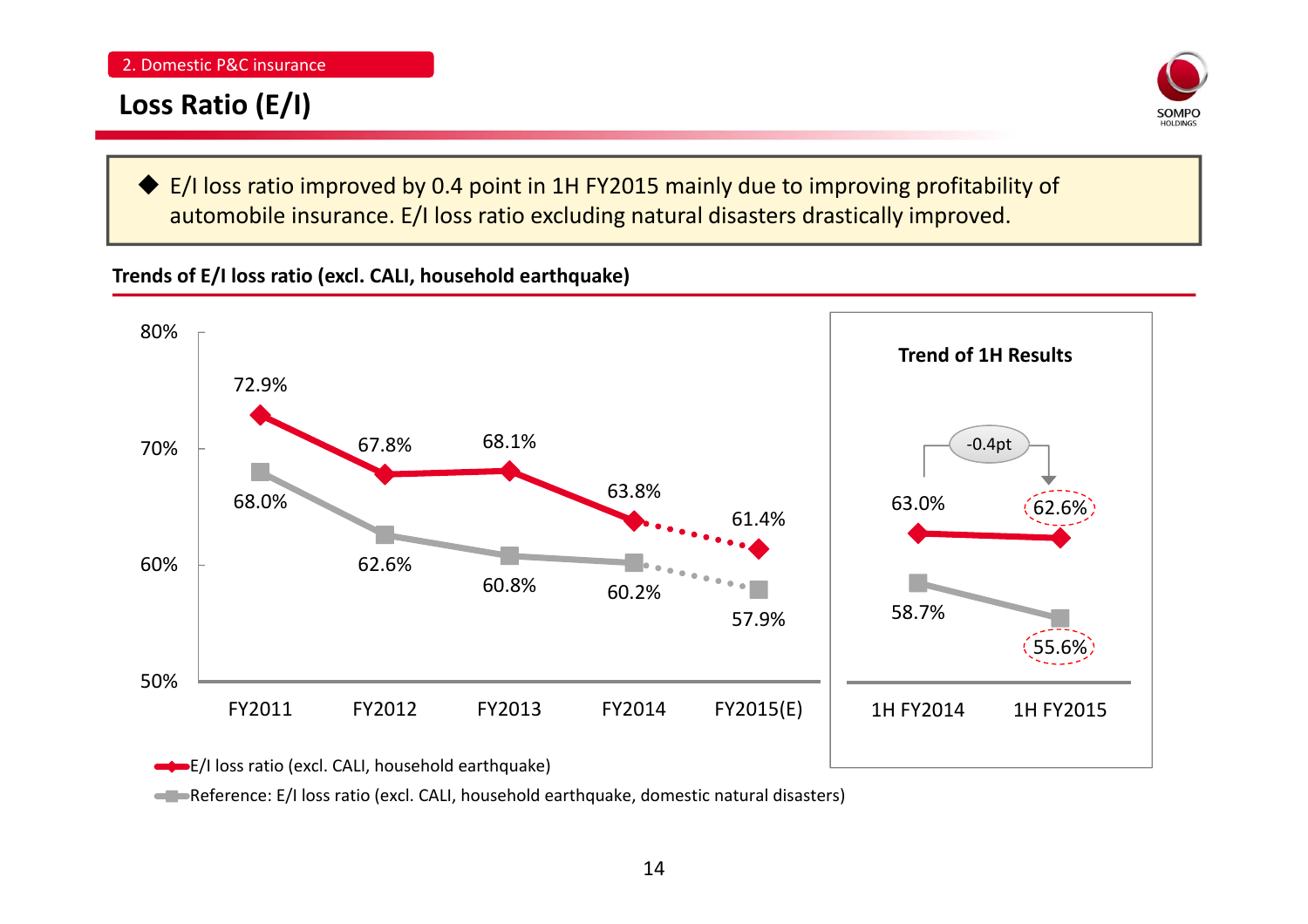### **Net Expense Ratio**



♦ Net expense ratio, especially company expense ratio, steadily decreased in line with the plan.

#### **Trends of net expense ratio (excl. CALI, household earthquake)**



\* Company expense ratio is the ratio of operating, general administrative expenses for underwriting against the net premiums written.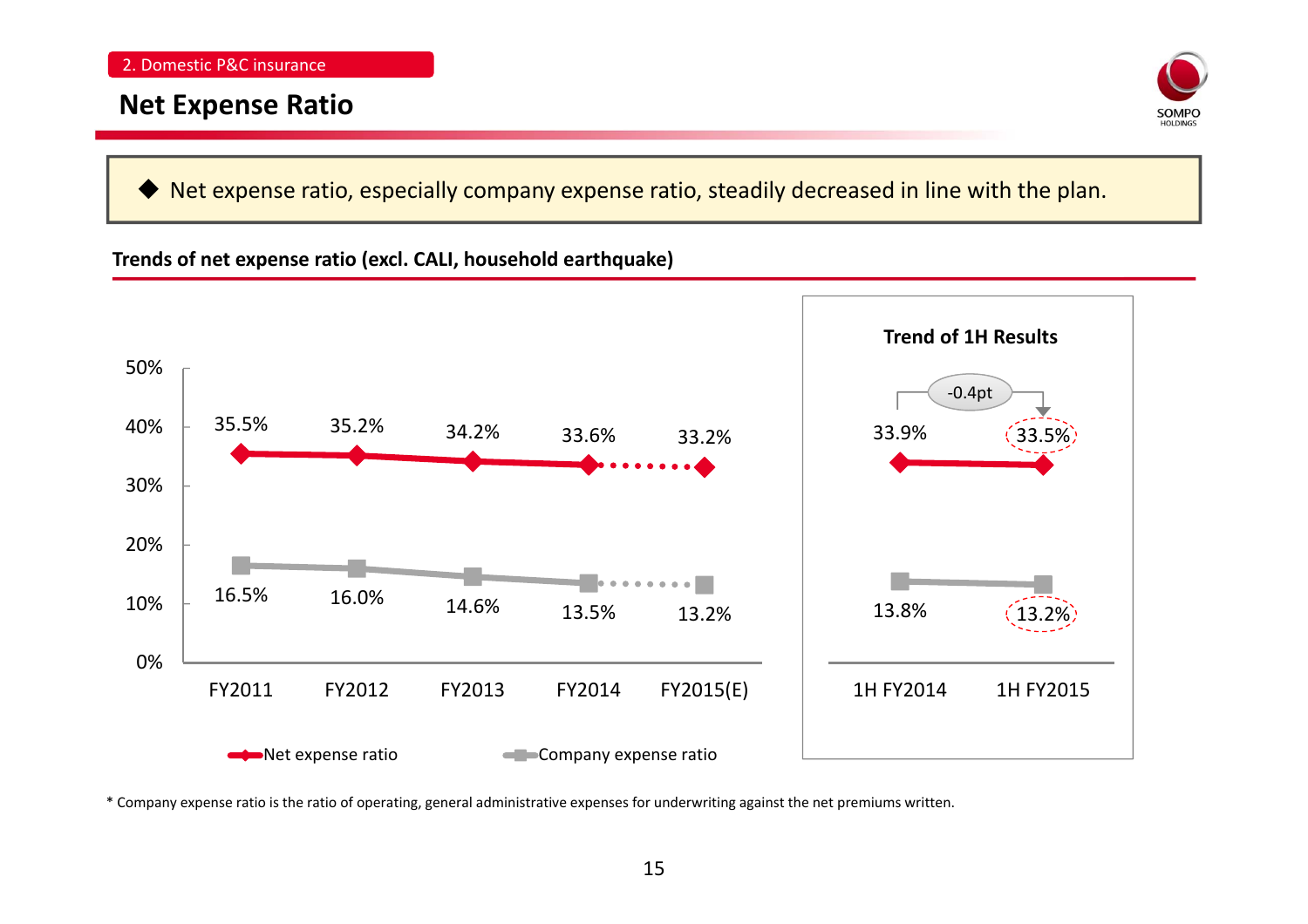### **Combined Ratio**



 Combined ratio come down to below 90% in 1H FY2015 due to drastic improvement of loss ratio, and steady decrease of net expense ratio.

**Trends of combined ratio (excl. CALI, household earthquake)**



Combined ratio (excl. CALI, household earthquake)

Reference: Combined ratio (excl. CALI, household earthquake, domestic natural disasters)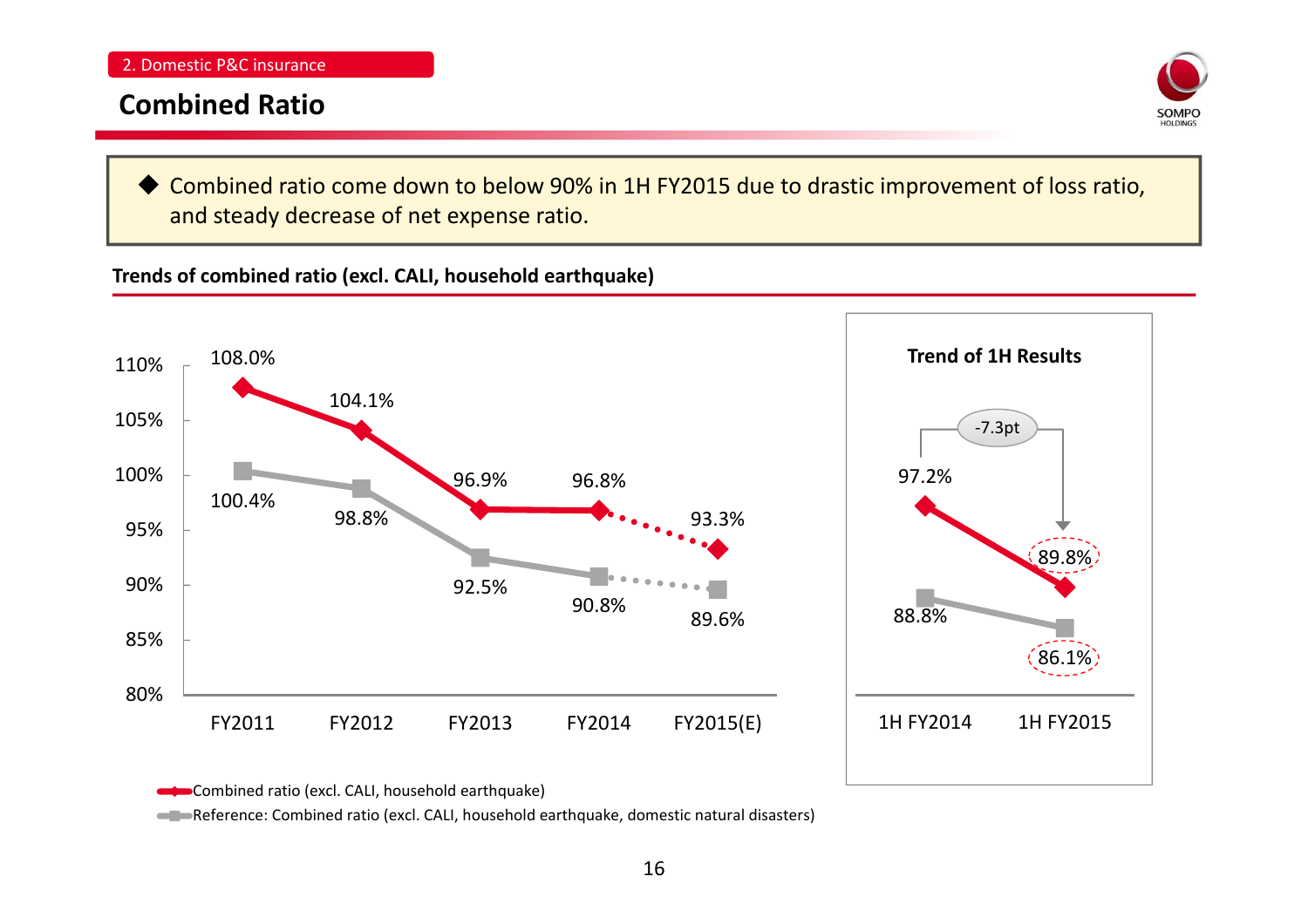### **Combined Ratio of Automobile Insurance**



♦ Combined ratio of automobile insurance in 1H FY2015 was 90.7% due to impact of product and premiums rate revisions, etc.

**Combined ratio of automobile insurance (Sompo Japan Nipponkoa)**



(Reference) Revisions of premiums rate and revision of driver rating system in automobile insurance (non‐fleet)

|                             |               | FY2010              | FY2011             | FY2012                                         | FY2013           | FY2014               | FY2015             |
|-----------------------------|---------------|---------------------|--------------------|------------------------------------------------|------------------|----------------------|--------------------|
| Sompo<br>Japan<br>Nipponkoa | (Sompo Japan) | April<br>$+0.8%$    | April<br>$+1.7%$   | October<br>Driver rating<br>system<br>revision | April<br>$+2.1%$ | July<br>$+2.5%$      | October<br>$-0.2%$ |
|                             | (Nipponkoa)   | December<br>$+1.4%$ | January<br>$+1.8%$ |                                                | April<br>$+2.0%$ | September<br>$+2.5%$ |                    |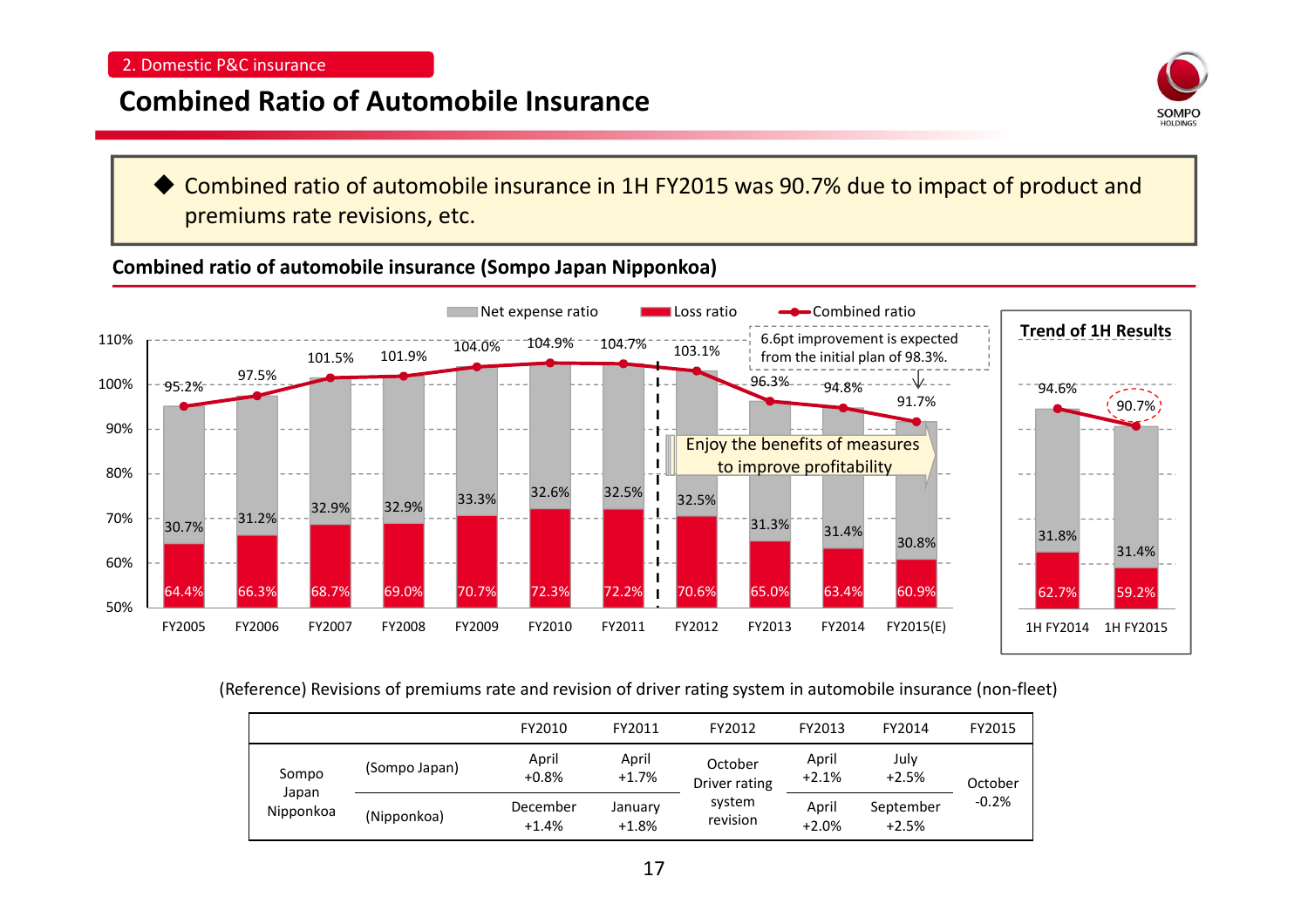# **Merger Synergies and One‐time Merger Costs**



(Billions of yen)

(Billions of yen)

 Cost reduction effect through the merger steadily progressed. The full year forecast for merger synergy stays approximately ¥50 billion.

### **Merger synergies**



|                     |                                | FY2015 |                      |                                                                                                                                   |
|---------------------|--------------------------------|--------|----------------------|-----------------------------------------------------------------------------------------------------------------------------------|
|                     |                                | Plan   | Forecast             | Key points                                                                                                                        |
| Merger<br>synergies |                                | 56     | Approx. 50           |                                                                                                                                   |
|                     | Personnel<br>cost              | 28     | Approx. 29<br>$(+1)$ | Achieved the target due to reduction of employees.                                                                                |
|                     | Non<br>28<br>personnel<br>cost |        | Approx. 21<br>$(-7)$ | <b>I</b> Impact of consumption tax hike: approx. $-44.5$ bn.<br>$\cdot$ Call center, sales force support, etc.: approx. -¥2.5 bn. |

#### **One‐time merger costs**



|                          |                                 |      | Cumulative            |                                                                                          |
|--------------------------|---------------------------------|------|-----------------------|------------------------------------------------------------------------------------------|
|                          |                                 | Plan | Forecast              | Key points                                                                               |
| One-time<br>merger costs |                                 | 120  | Approx. 125           |                                                                                          |
|                          | Personnel<br>cost               | 17   | Approx. 20<br>$(+3)$  | Increase in the number of employees applying<br>to voluntary early retirement plan, etc. |
|                          | Non<br>103<br>personnel<br>cost |      | Approx. 105<br>$(+2)$ | Impact of consumption tax hike, etc.                                                     |

\* Merger costs are excluded from the calculation process of adjusted profit.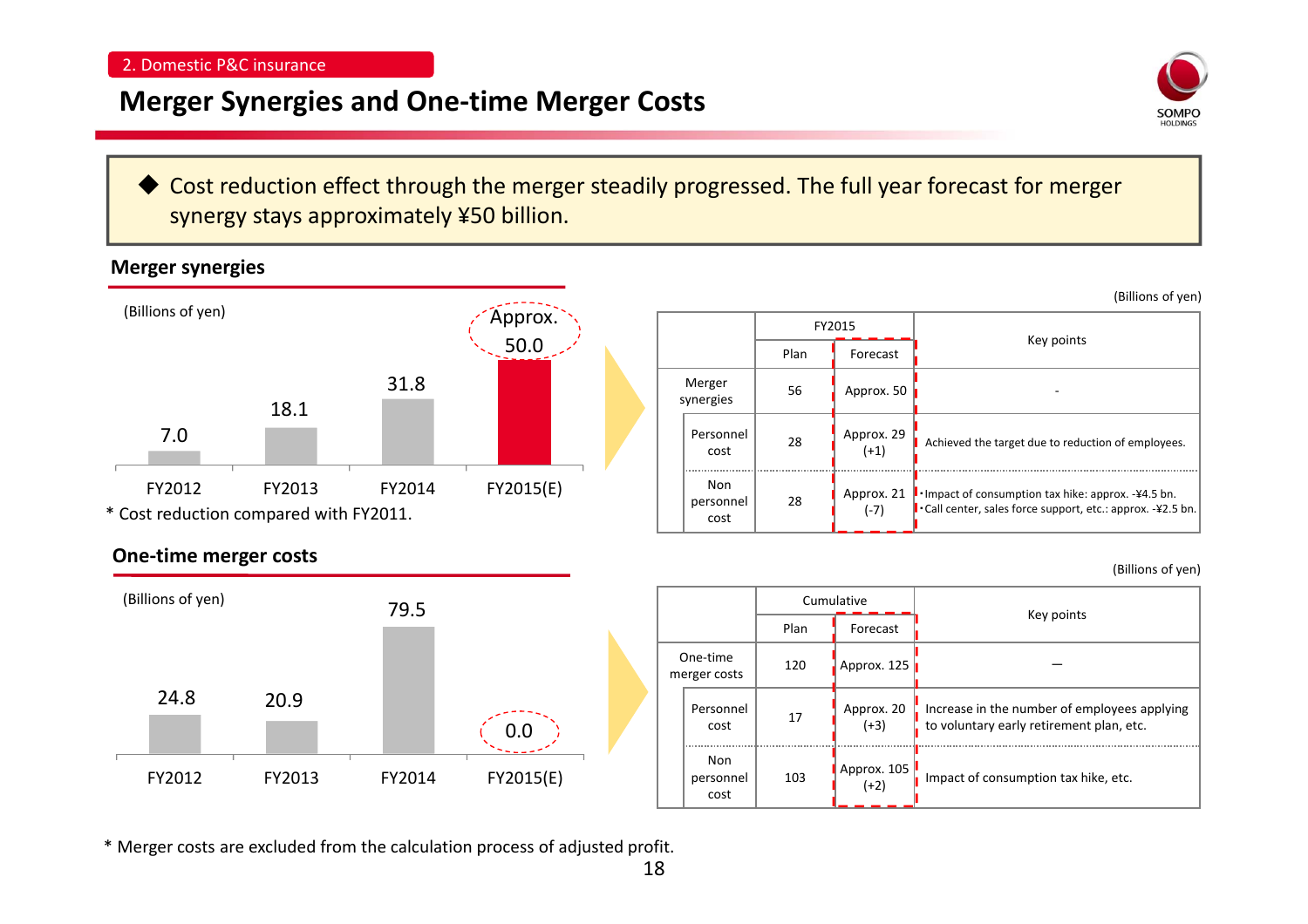### **Investment Profit**



♦ Investment profit is basically steady due to flexible sales of foreign bonds, etc.

#### **Breakdown of investment profit in 1H FY2015 (Sompo Japan Nipponkoa)**

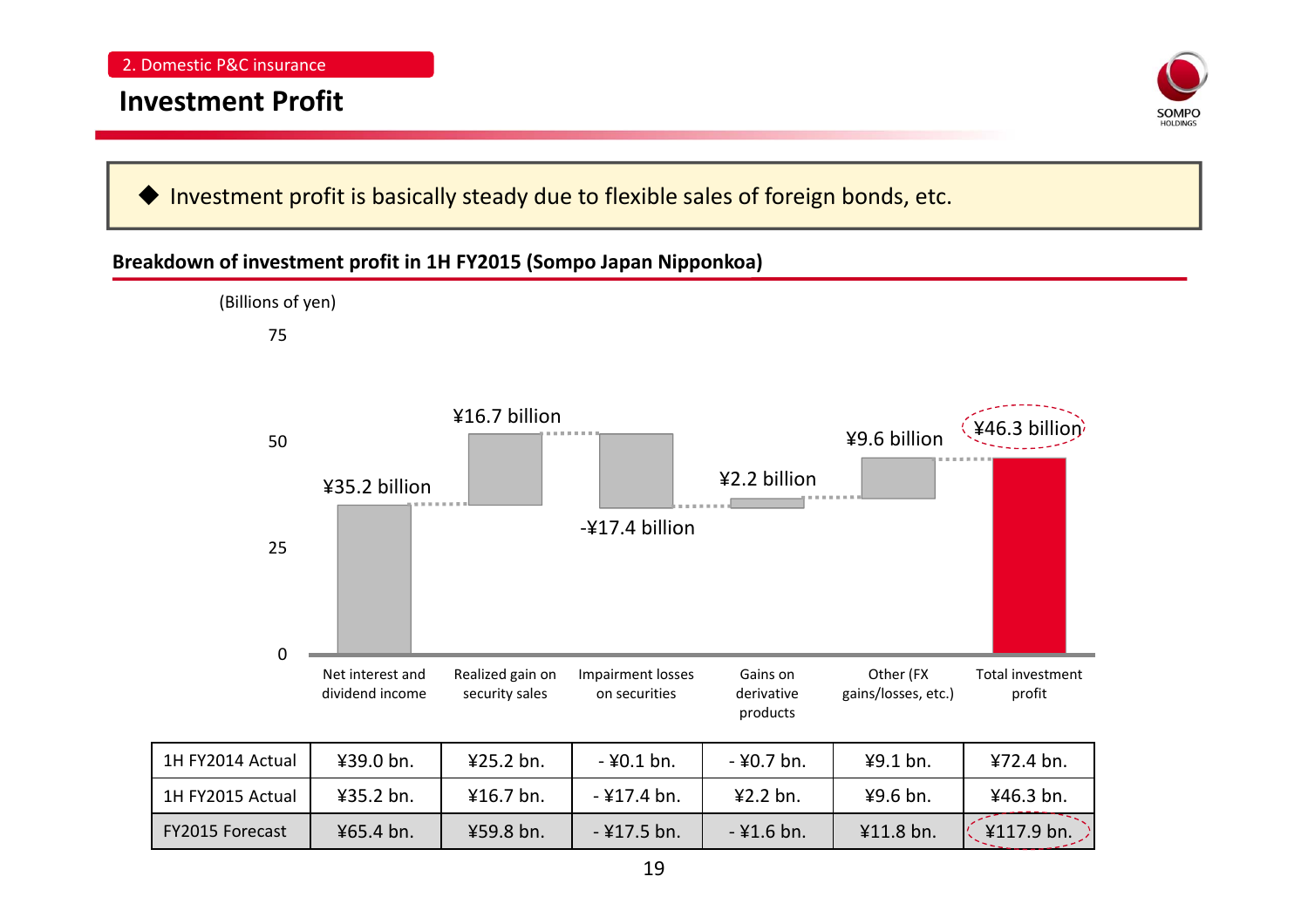(Reference) Adjusted profit

### **Business Forecasts for FY2015 – Sompo Japan Nipponkoa**



| (Billions of yen)                                                                    | FY2014<br>(Actual) | FY2015<br>(Forecast) | Change                |
|--------------------------------------------------------------------------------------|--------------------|----------------------|-----------------------|
| Net premiums written                                                                 | 2,181.3            | 2,220.9              | $+39.6 (+1.8%)$       |
| (excl. CALI, household earthquake)                                                   | 1,875.2            | 1,917.5              | $+42.3 (+2.3%)$       |
| Loss ratio                                                                           | 65.6%              | 63.0%                | $-2.6pt$              |
| (excl. CALI, household earthquake)                                                   | 63.2%              | 60.1%                | $-3.1pt$              |
| E/I loss ratio (excl. CALI, household earthquake)                                    | 63.8%              | 61.4%                | $-2.4pt$              |
| Net expense ratio                                                                    | 31.8%              | 31.4%                | $-0.4pt$              |
| (excl. CALI, household earthquake)                                                   | 33.6%              | 33.2%                | $-0.4pt$              |
| Combined ratio                                                                       | 97.4%              | 94.4%                | $-3.0pt$              |
| (excl. CALI, household earthquake)                                                   | 96.8%              | 93.3%                | $-3.5pt$              |
| Underwriting profit                                                                  | 45.2               | 68.0                 | $+22.7$<br>$(+50.3%)$ |
| Investment profit                                                                    | 151.5              | 117.9                | $-33.6$<br>$(-22.2%)$ |
| Ordinary profit                                                                      | 195.1              | 178.0                | $(-8.8%)$<br>$-17.1$  |
| Net income                                                                           | 45.0               | 126.0                | $(+80.9 (+179.6\%)$   |
| +Provisions for catastrophic loss reserve (after tax)                                | $-7.7$             | 13.6                 | $+21.4$               |
| +Provisions for reserve for price fluctuation (after tax)                            | 6.3                | 5.6                  | $-0.6$                |
| -Gains/losses on sales of securities and impairment losses on securities (after tax) | 45.6               | 30.1                 | $-15.5$               |
| -Special factors (after tax)*1                                                       | $-80.0$            | $-3.7$               | $+76.3$               |
| Adjusted profit                                                                      | 77.9               | 118.9                | +40.9 (+52.5%).       |

\*1 Special factors are one‐time merger costs, etc.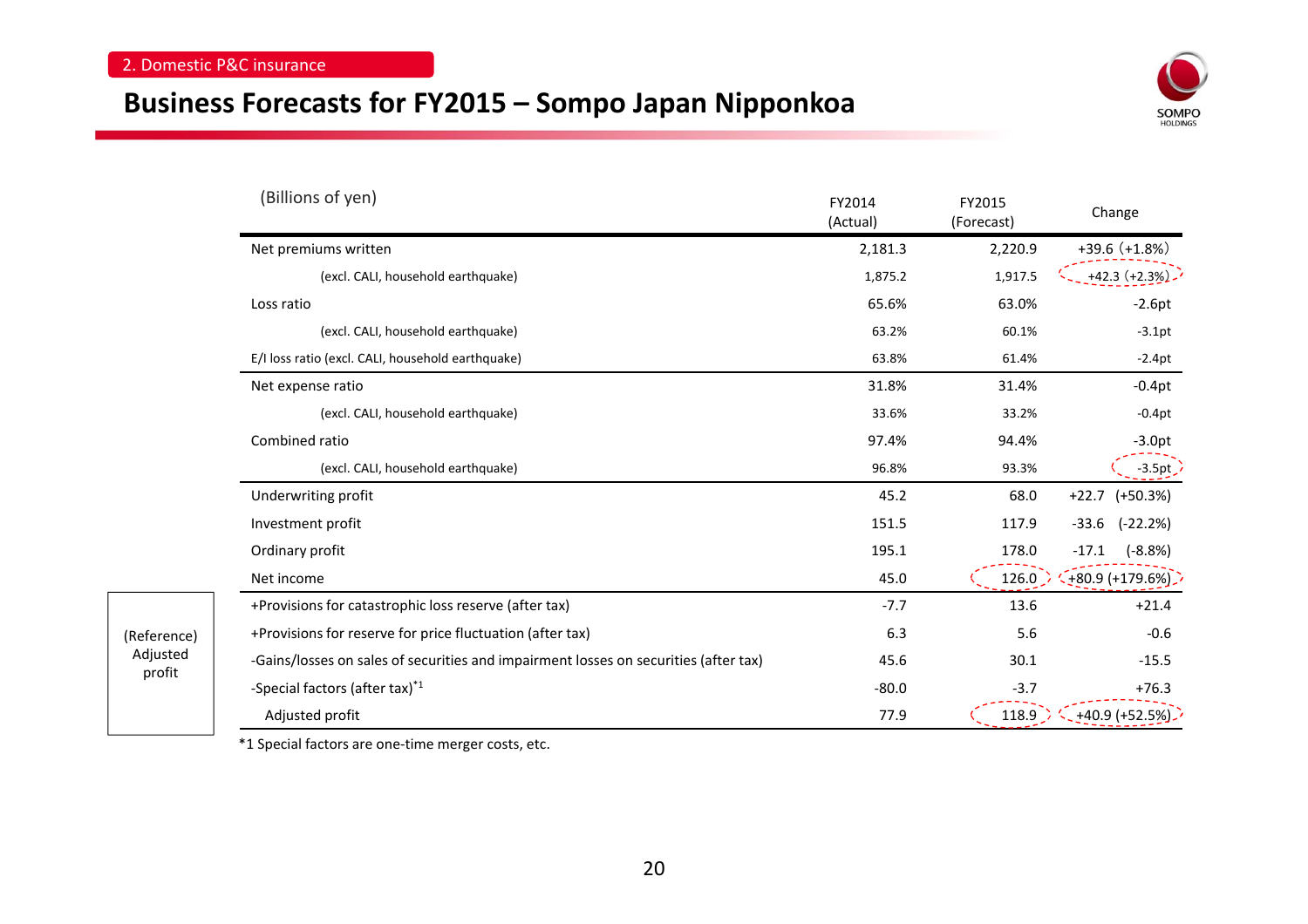### **Assumption of Business Forecasts for FY2015**



| Losses from domestic natural disasters<br>(occurring in the fiscal year) | ¥66.0 billion                                                                                                         |  |  |  |  |  |
|--------------------------------------------------------------------------|-----------------------------------------------------------------------------------------------------------------------|--|--|--|--|--|
| Snow damage in February 2014                                             | Net claims paid : ¥7.6 billion                                                                                        |  |  |  |  |  |
| <b>Catastrophic loss reserve</b>                                         | Net provision : ¥19.1 billion                                                                                         |  |  |  |  |  |
| Provision rate of catastrophic loss reserve                              | Provision rate of fire group : 10%<br>Provision rate of automobile group : 3.2%                                       |  |  |  |  |  |
| <b>Market indicators</b>                                                 | (Stock) Nikkei 225:¥17,388<br>(Interest yield) 10y JGB: 0.36%<br>(Foreign exchange) 1US\$ : ¥119.96<br>1Euro: ¥134.97 |  |  |  |  |  |
| Interest and dividend income                                             | Gross: ¥107.8 billion Net: ¥65.4 billion                                                                              |  |  |  |  |  |
| <b>Realized gains on securities</b>                                      | Realized gains on security sales : ¥59.8 billion<br>Impairment losses on securities : ¥17.5 billion                   |  |  |  |  |  |
| <b>Reserve for price fluctuation</b>                                     | Net provision: ¥8.0 billion                                                                                           |  |  |  |  |  |

\* Updated assumption of business forecast to latest figures based on situation at the end of 1H FY2015.

(Losses from domestic natural disasters: from ¥43.0 billion to ¥66.0 billion, Market indicators: basically assumed ones at the end of September 2015, etc.)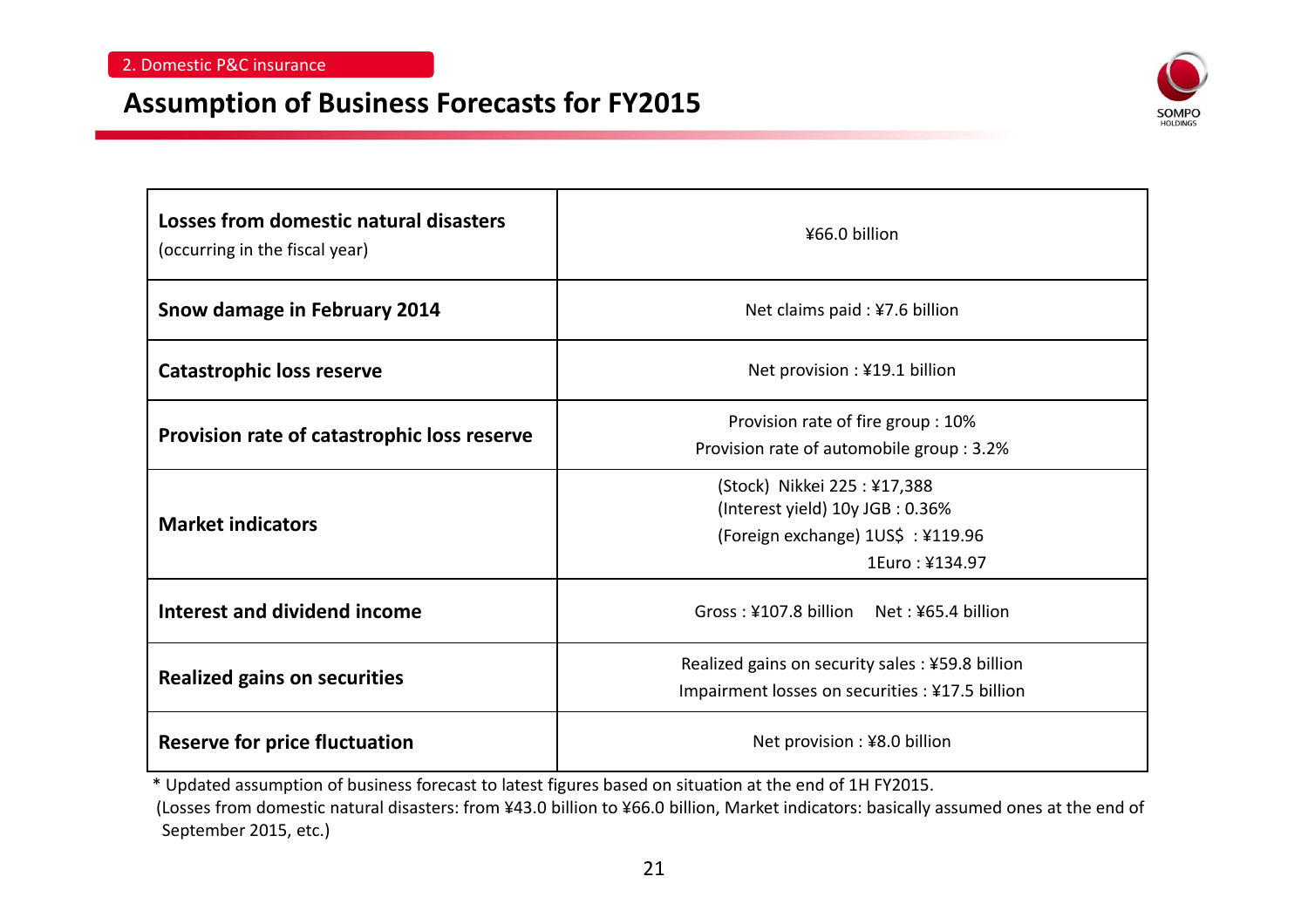### **(Reference) Premiums (Performance Evaluation Basis)**



**Quarterly trends of premium increase (General lines total, Year‐on‐Year comparison)**

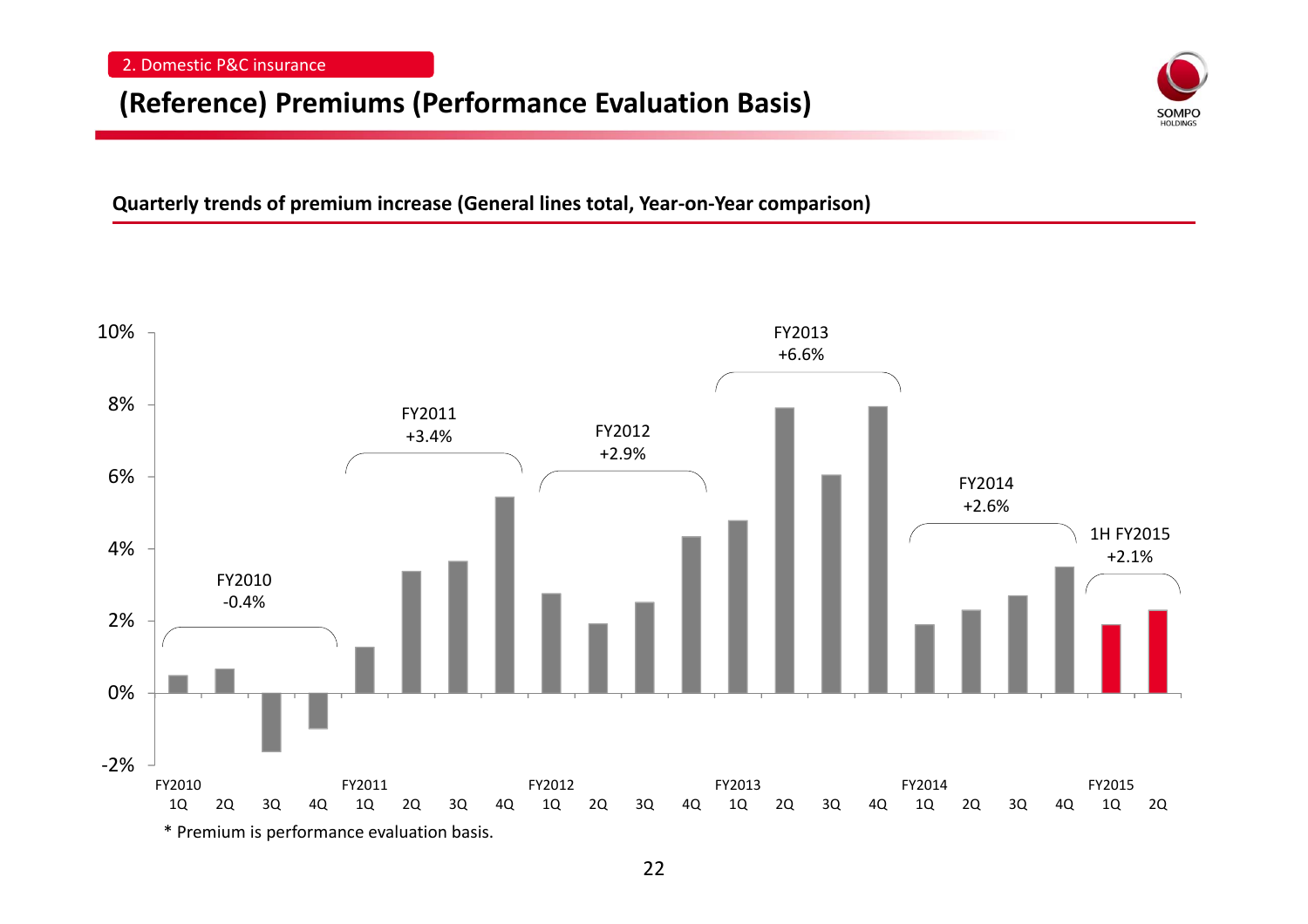# **(Reference) Number of Reported Claims of Automobile Insurance**

#### **Trends of number of reported claims**



SOMPO

\* Year on Year comparison is adjusted based on calendar.

\* The number of reported claims are excluded for certain natural disasters, whose incurred loss for automobile insurance exceeds certain threshold.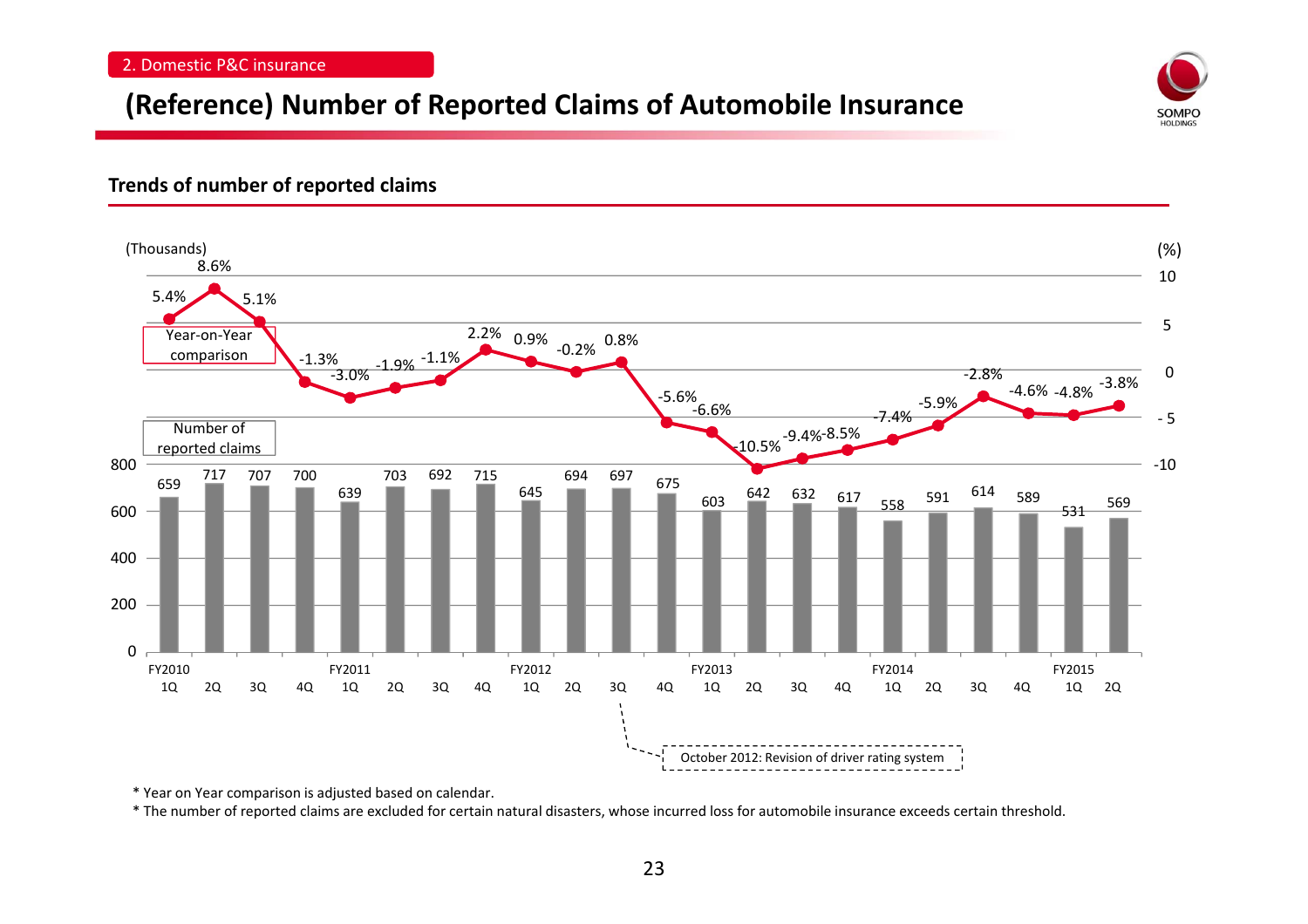### **(Reference) Domestic Natural Disasters**



**Trends of net loss occurred for domestic natural disasters (only events that occurred in the fiscal year)**



\* Excluding Great East Japan Earthquake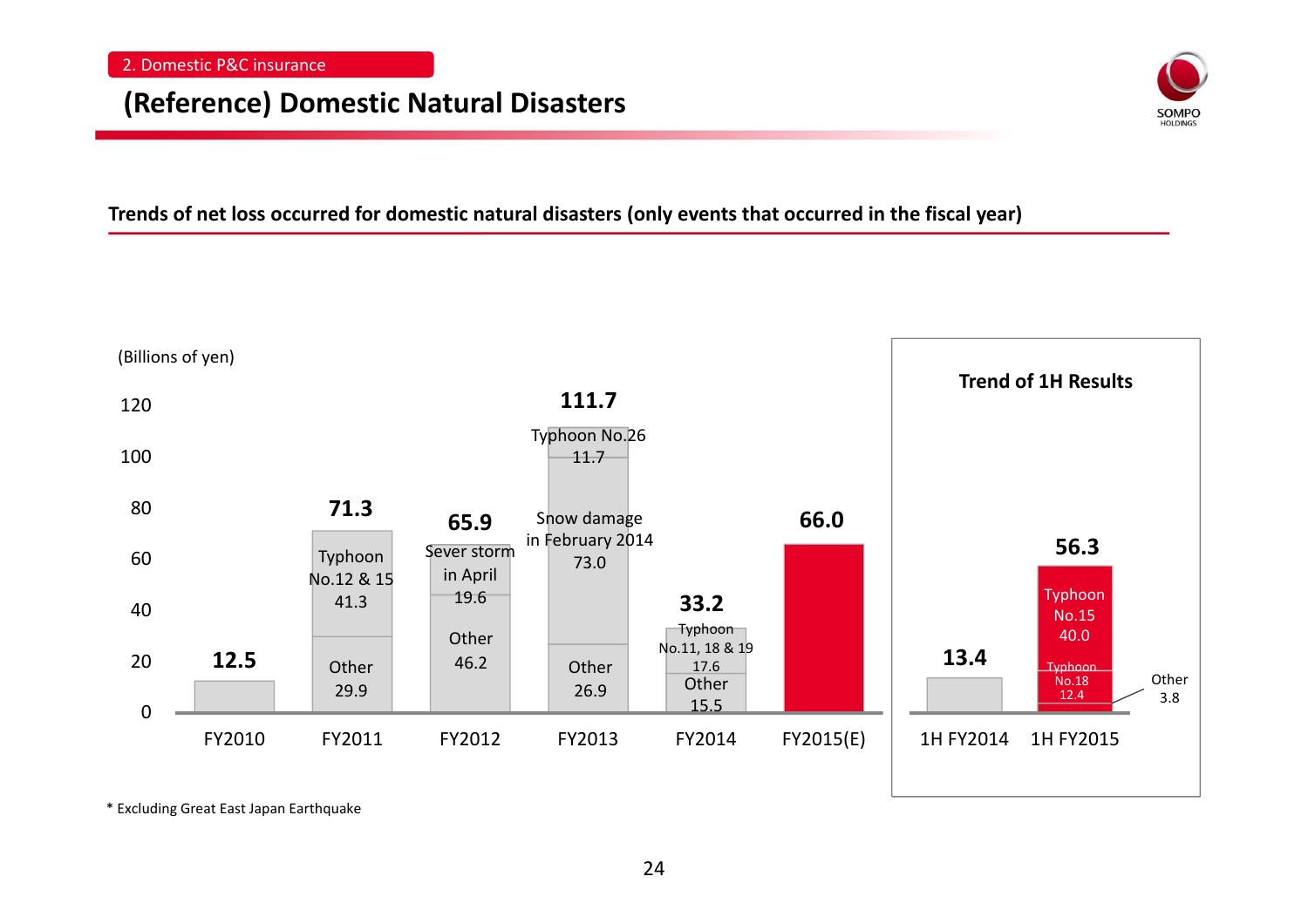### **(Reference) Direct Business**





\* Our estimation by gross written premiums.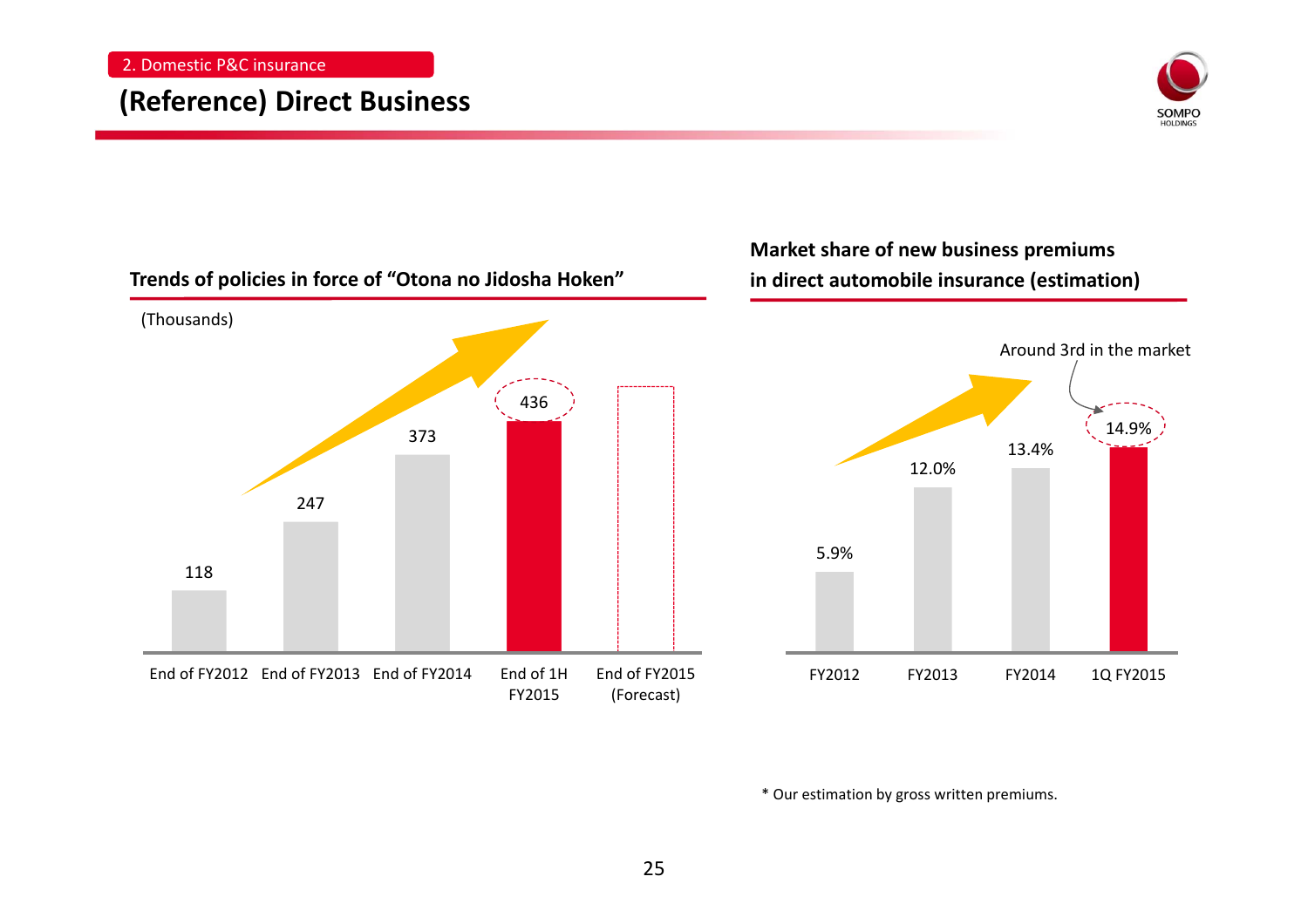1. Trend of business results

2. Domestic P&C insurance

3. Domestic life insurance

4. Overseas insurance

5. Investment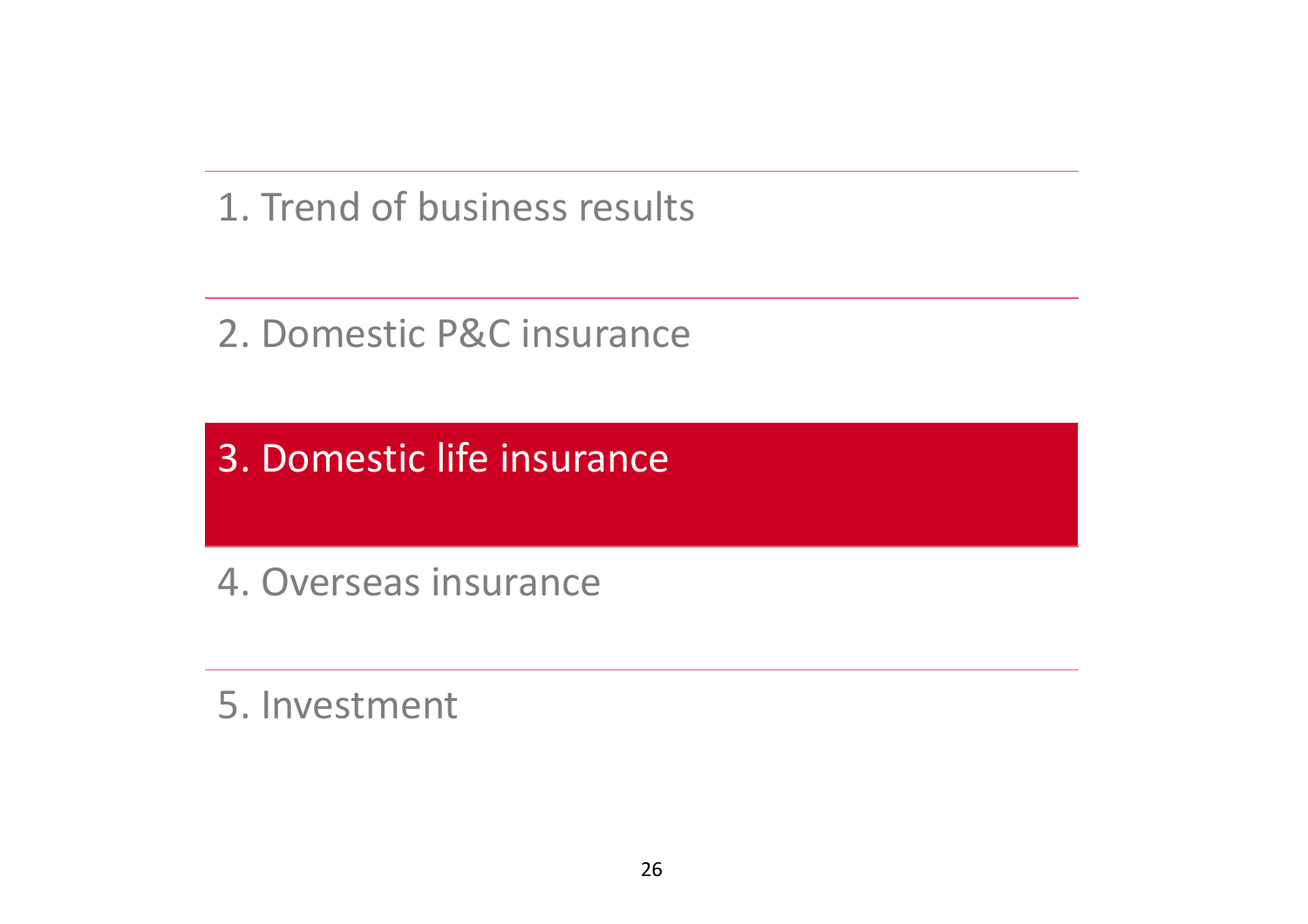### **Overview of 1H FY2015 Results – Himawari Life**



 $Total +7.7$ 

- ♦ Annualized new premium increased, mainly in medical insurance. Net income steadily progressed to ¥6.3 billion.
- ◆ Policies in force steadily increased mainly in protection-type product.

| (Billions of yen)        | 1H<br>FY2014 | 1H<br>FY2015 | Change                |             | FY2014<br>(Actual) | FY2015<br>(Forecast) |         | Change     |
|--------------------------|--------------|--------------|-----------------------|-------------|--------------------|----------------------|---------|------------|
| Annualized new premium   | 17.3         | 20.3         | $+3.0$                | $(+17.4%)$  | 35.6               | 39.5                 | $+3.9$  | $(+11.0%)$ |
| Premium and other income | 185.2        | 193.2        | $+8.0$                | $(+4.3%)$   | 380.7              | 390.8                | $+10.0$ | $(+2.6%)$  |
| (excl. lump-sum payment) | 183.6        | 191.1        | $+7.4$                | $(+4.0%)$   | 377.5              | 387.9                | $+10.3$ | $(+2.7%)$  |
| Ordinary profit          | 15.0         | 11.9         | $-3.0$                | $(-20.4%)$  | 22.5               | 20.2                 | $-2.3$  | (-10.4%)   |
| Net income               | 7.9          | 6.3          | $-1.6$ <sup>*1</sup>  | $(-20.1\%)$ | 9.7                | 10.2                 | $+0.5$  | $(+5.7%)$  |
|                          |              |              | Growth in adjusted EV |             | 47.4               | 90.0                 | $+42.6$ | $(+89.9%)$ |

\*1 Net income decreased because temporary hike of reversal of policy reserve decreased (impact of increase in policy transfer due to launch of new medical insurance for the first time in 6 years).

| (Billions of yen)                                                                                                                    | End of 1H<br>End of |          | Change   |           |                 |        |
|--------------------------------------------------------------------------------------------------------------------------------------|---------------------|----------|----------|-----------|-----------------|--------|
|                                                                                                                                      | FY2014              | FY2015   |          |           |                 | Change |
| Amount of business in force                                                                                                          | 21,043.1            | 21,318.6 | $+682.6$ |           | Protection-type | $+6.6$ |
| Annualized premium in force                                                                                                          | 317.4               | 325.2    | $+7.7$   | Breakdown | Saving-type     | $+1.1$ |
| اممثلث بمممر امتنامات الممارمون وممسور بممثل امتناك أباد والمستمر ومالح وسمسون ومستمر المحتام بمستمر ومممتون والكم للمستموم فالمستمر |                     |          |          |           |                 |        |

\*Amount of business and annualized premium are the sum of individual insurance and individual annuities.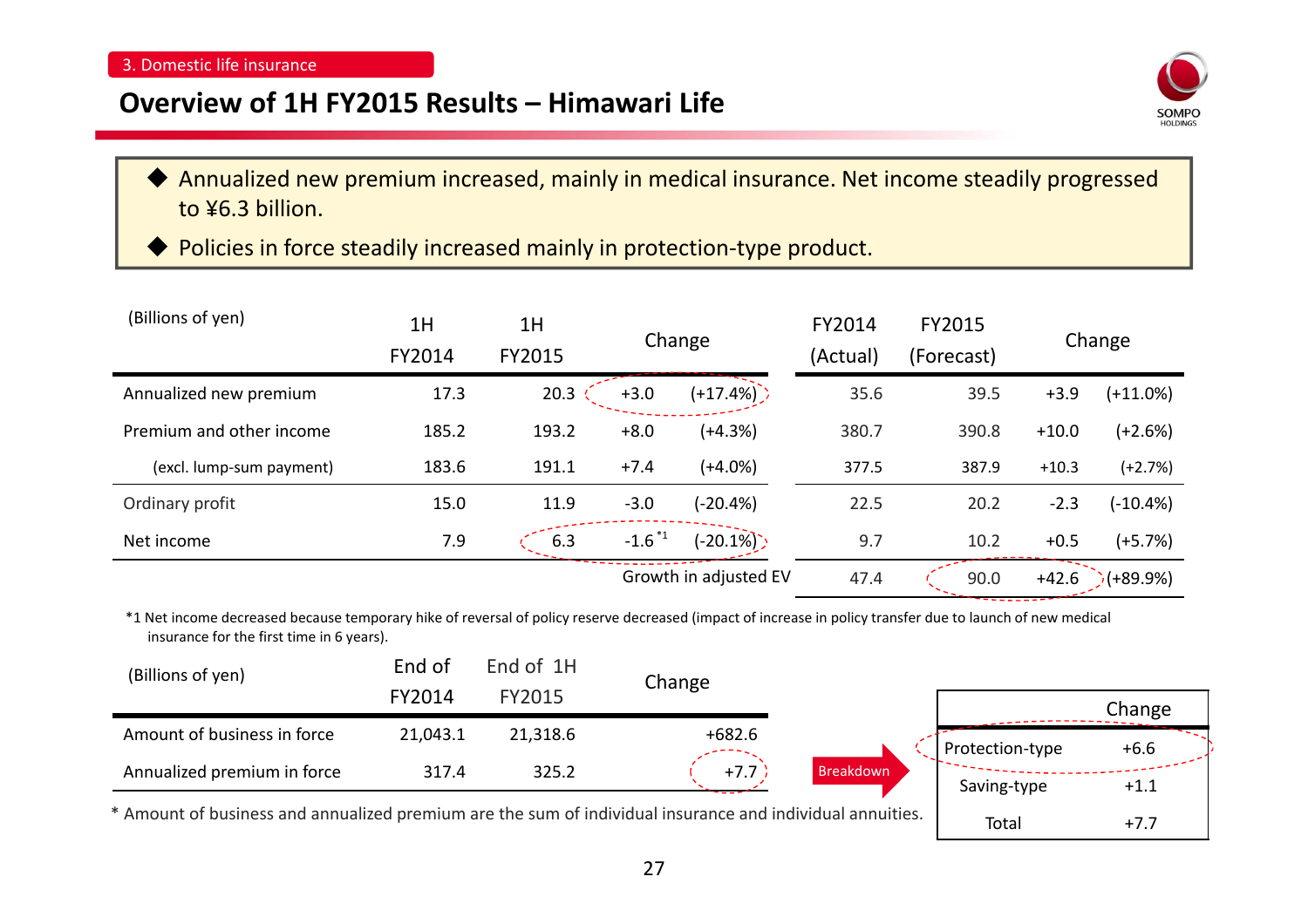## **Sales of Medical Insurance Products**



♦ Sales of medical Insurance products was about 160 thousand in 1H FY2015, and steadily progressed against the annual target of 300 thousand.

### **Number of sales of medical insurance**

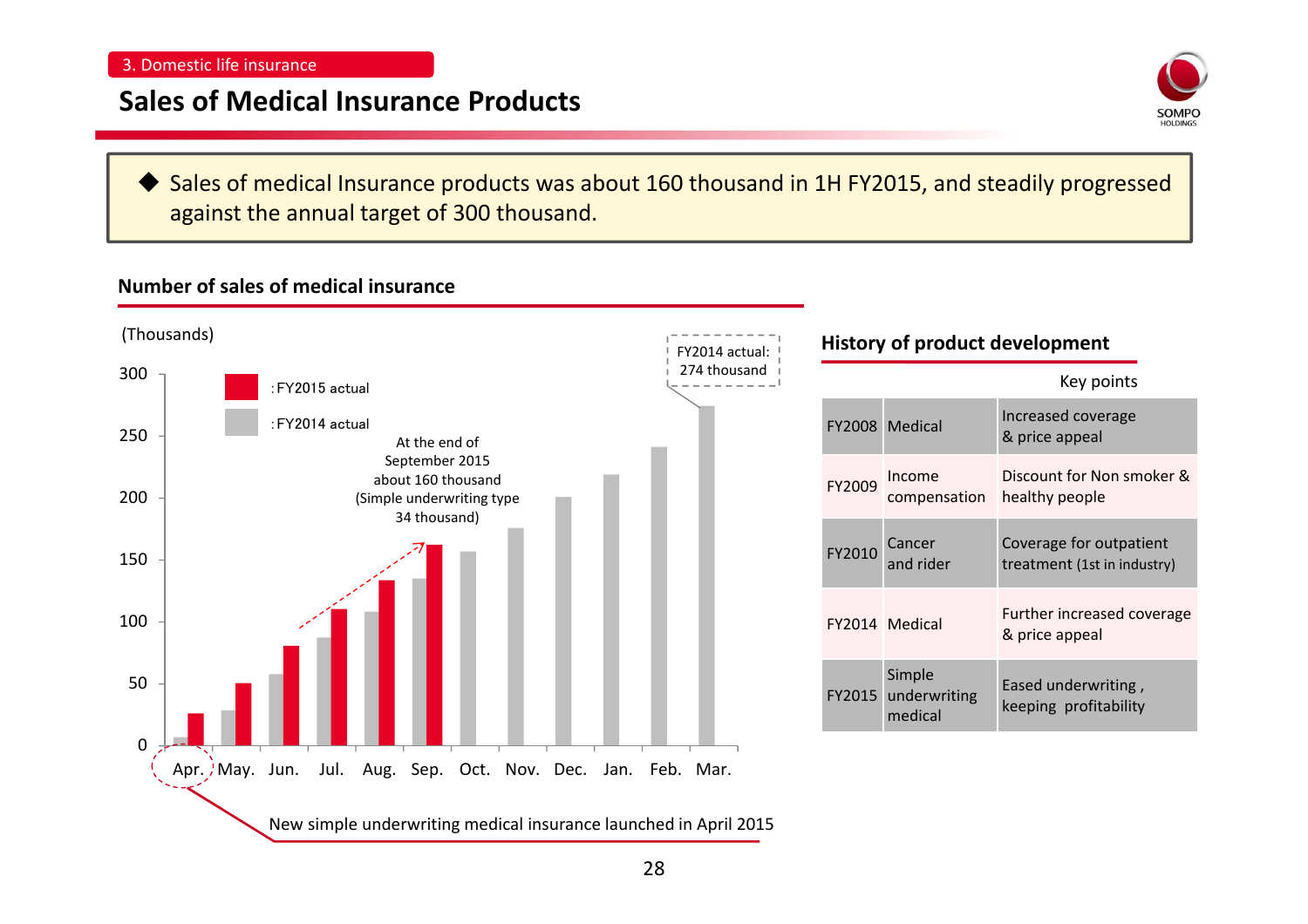# **Trend of P&C Insurance Channel and Weight of Protection‐type Products**



### ◆ Sales has steadily increased in P&C channels, and weight of protection-type products stays high.



\* Annualized new





\* Number of policies in force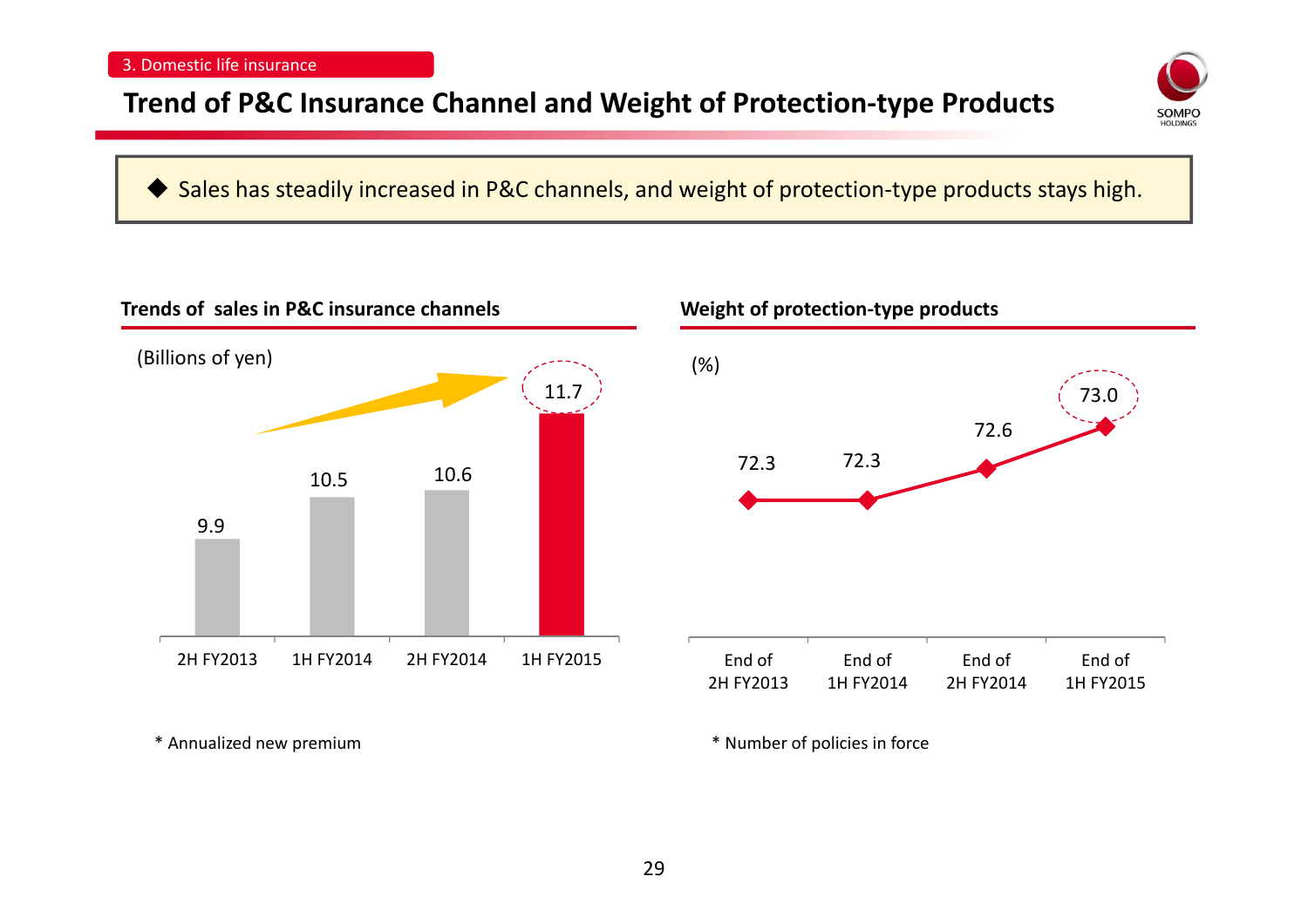### **Profit** – **J‐GAAP**



#### ♦ Bottom‐line in 1H FY2015 steadily progressed against the full year business forecast.

#### **Basic profit\*1**



\*1 Akin to <sup>a</sup> general business corporation's operating profit or <sup>a</sup> bank's business profit, basic profit is after deduction of capital gain or loss, such as gain or loss on the sale of securities from recurring profit, and one‐time gains or losses such as provision for contingency reserve.



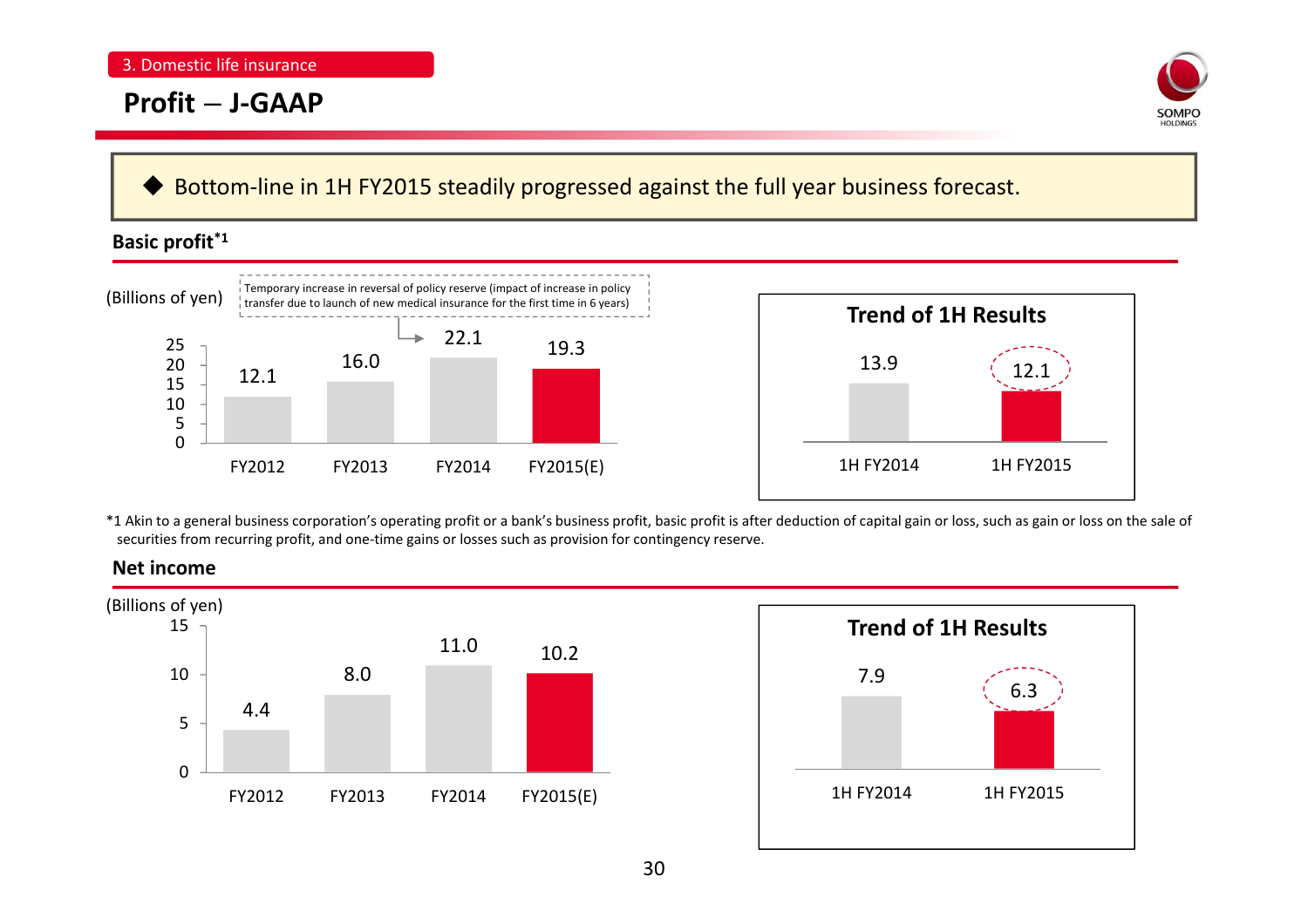1. Trend of business results

2. Domestic P&C insurance

3. Domestic life insurance

4. Overseas insurance

5. Investment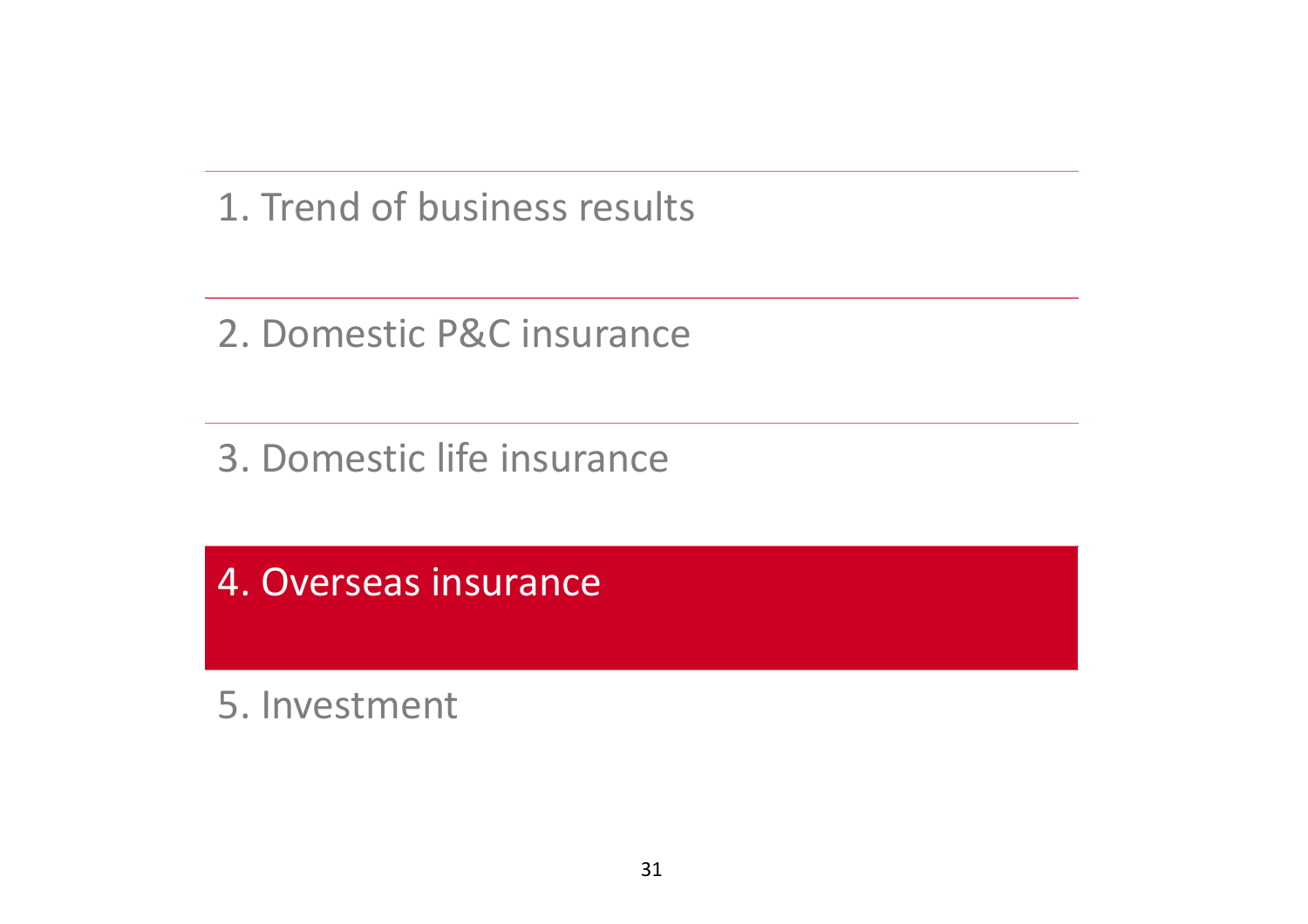### **Overview of Business Results** – **Net Premiums Written, Net Income**



#### ♦ Both top‐line and bottom‐line are steady.

#### **Net premiums written**



\* Net premiums written of subsidiaries and affiliates reflect holding shares of each company. This treatment does not coincide with financial statements. The net income figures also have been adjusted to reflect shareholdings and other factors.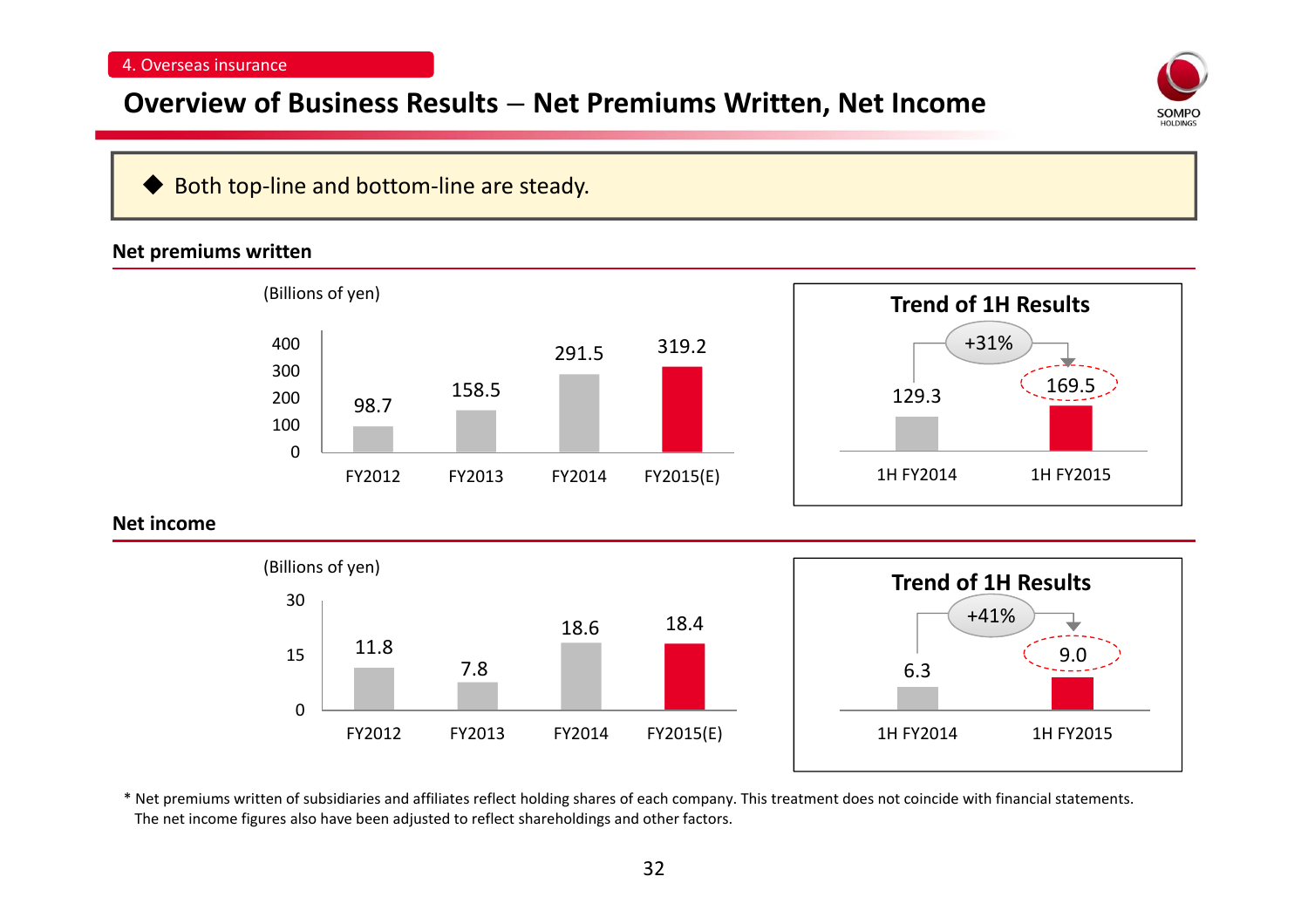

#### ♦ Europe largely contributed to top‐line, and bottom‐line improved in North and South America.



\* Net premiums written of subsidiaries and affiliates reflect holding shares of each company. This treatment does not coincide with financial statements. The net income figures also have been adjusted to reflect shareholdings and other factors.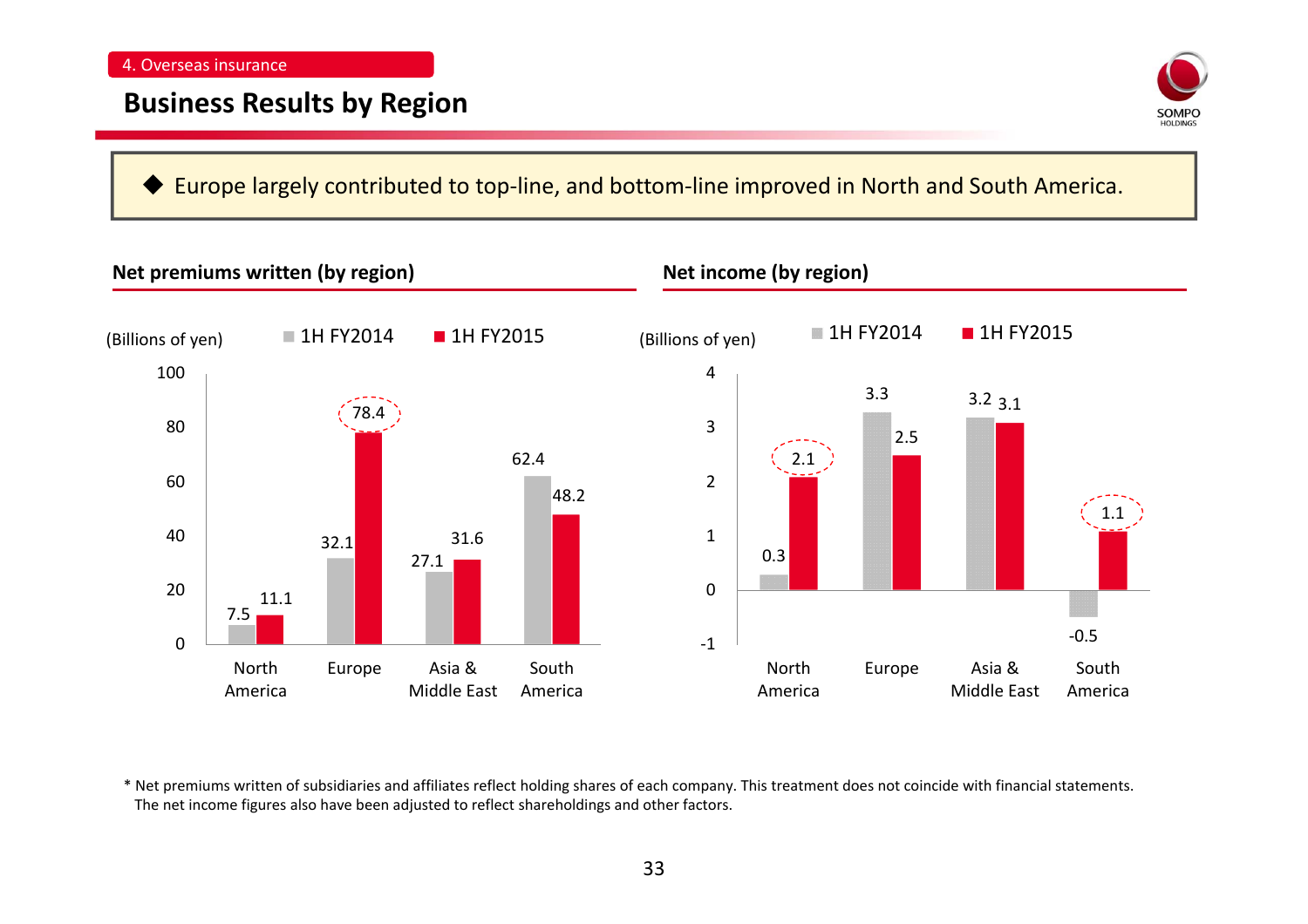### **Business Results by Company**



#### **Performance of overseas subsidiaries**

| (Billions of yen) |                          | Net premiums written |         |                      | Net income   |        |                      |                                                                                                                                          |
|-------------------|--------------------------|----------------------|---------|----------------------|--------------|--------|----------------------|------------------------------------------------------------------------------------------------------------------------------------------|
|                   |                          | 1H<br>FY2015         | Change  | FY2015<br>(Forecast) | 1H<br>FY2015 | Change | FY2015<br>(Forecast) | Key points of 1H FY2015 results                                                                                                          |
| North<br>America  | SJ America               | 11.1                 | $+3.6$  | 23.9                 | 2.1          | $+1.8$ | 2.6                  | Net income increased due to realized gain on<br>equity sales, etc.                                                                       |
| Europe            | SJNK Europe + NK Europe  | 3.1                  | $+0.3$  | 5.4                  | $-0.1$       | $-0.2$ | 0.4                  | There was impact of one-time big claims.                                                                                                 |
|                   | Canopius (UK)            | 75.2                 | $+45.9$ | 153.7                | 2.6          | $-0.6$ | 9.2                  | Premium increased due to full-year contribution.<br>Bottom-line was due to one-time big claims.                                          |
| Asia &<br>Middle  | SJ Sigorta (Turkey)      | 12.1                 | $+1.9$  | 19.2                 | 1.0          | $-0.6$ | 1.5                  | In line with the plan.                                                                                                                   |
| East              | Tenet Sompo (Singapore)  | 5.5                  | $+1.3$  | 8.0                  | 0.7          | $-0.0$ | 0.8                  | High progress rate due to loss ratio lower than<br>planned.                                                                              |
|                   | Berjaya Sompo (Malaysia) | 6.2                  | $+0.7$  | 10.4                 | 0.9          | $+0.4$ | 1.0                  | Net income increased due to loss ratio in line<br>with the plan and higher investment profit.                                            |
|                   | SJNK China + NK China    | 3.9                  | $-0.3$  | 7.4                  | 0.0          | $+0.0$ | 0.0                  | In line with the plan.                                                                                                                   |
|                   | <b>SJNK Hong Kong</b>    | 2.4                  | $+0.4$  | 4.3                  | 0.4          | $+0.0$ | 0.6                  | Loss ratio stays low.                                                                                                                    |
|                   | Universal Sompo (India)  | 1.3                  | $+0.2$  | 3.0                  | 0.0          | $+0.0$ | 0.1                  | In line with the plan.                                                                                                                   |
| South<br>America  | Yasuda Maritima (Brazil) | 48.2                 | $-14.1$ | 83.4                 | 1.1          | $+1.6$ | 1.7                  | Despite decreasing premiums due to review of<br>underperforming policies, net income increased<br>due to improvement of loss ratio, etc. |
| Total             |                          | 169.5                | $+40.1$ | 319.2                | 9.0          | $+2.6$ | 18.4                 |                                                                                                                                          |

\* Net premiums written of subsidiaries and affiliates reflect holding shares of each company. This treatment does not coincide with financial statements. The net income figures also have been adjusted to reflect shareholdings and other factors.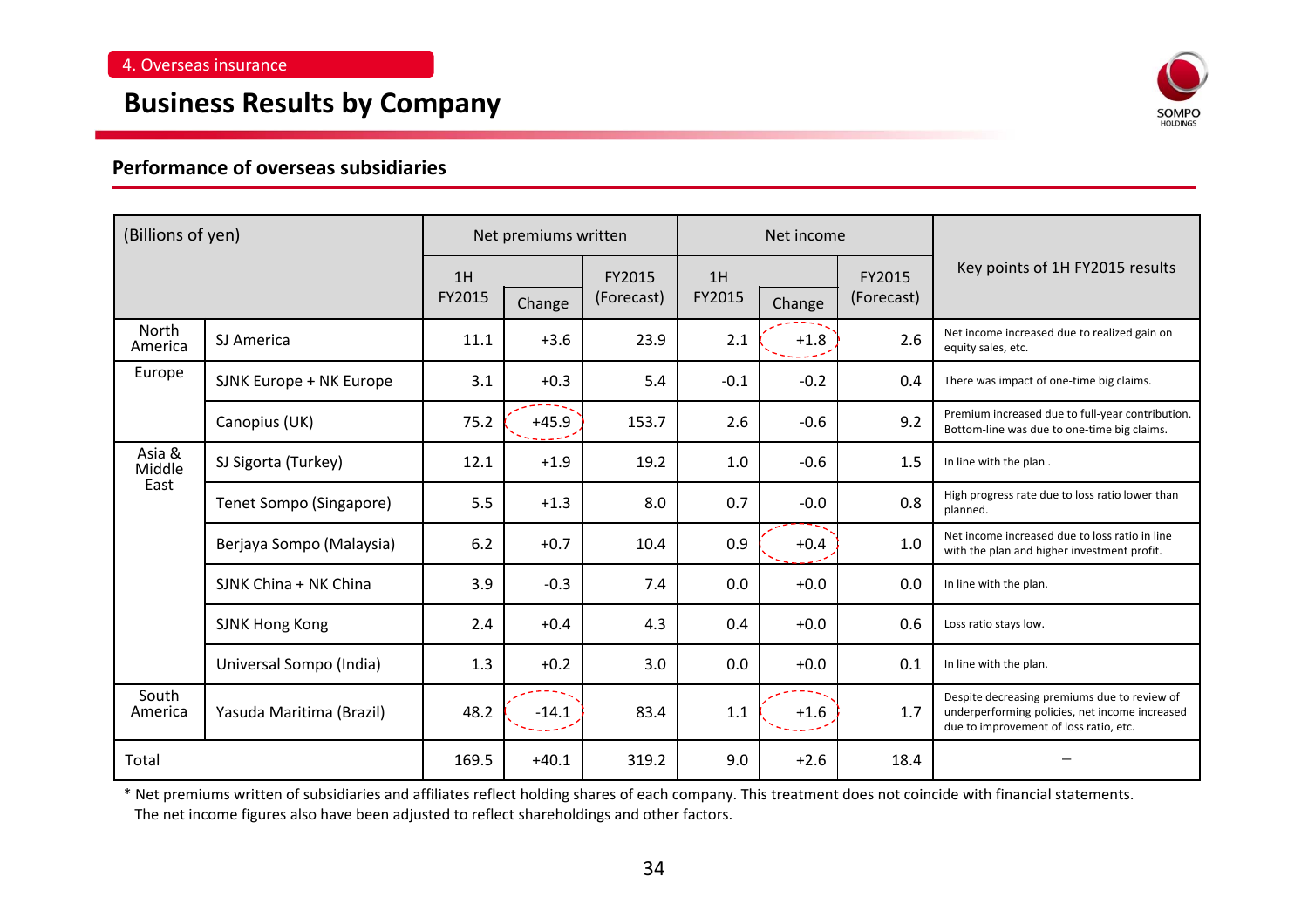1. Trend of business results

2. Domestic P&C insurance

3. Domestic life insurance

4. Overseas insurance

5. Investment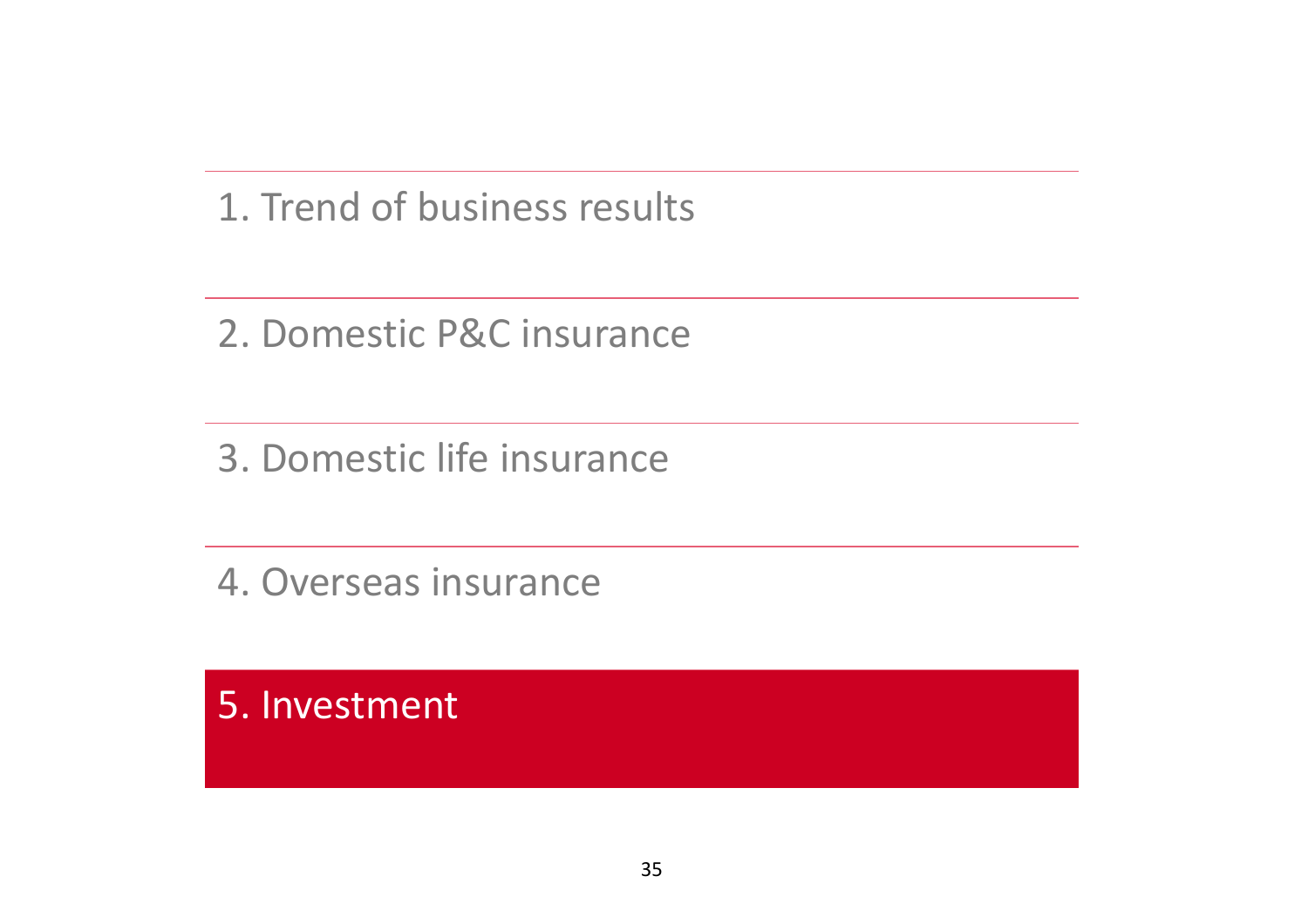### **Asset Portfolio** – **Group‐wide**



- ♦ Aim at stable investment profit through the ALM, considering the character of liability and liquidity.
- ♦ Continue to sell the domestic stocks, almost of which are strategic‐holding stocks.

### **Amount of investment assets (Group consolidated base, as of end of September 2015)**

| By asset class     |                       |                             |          | By company                              |                                       |                    |
|--------------------|-----------------------|-----------------------------|----------|-----------------------------------------|---------------------------------------|--------------------|
| (Trillions of yen) | Other<br>0.4          | Deposits, etc.<br>0.6       |          | (Billions of yen)                       | <b>Amount of</b><br>investment assets | <b>Composition</b> |
| Foreign            |                       |                             |          | Sompo Japan Nipponkoa<br>(consolidated) | 6,209.3                               | 68.1%              |
| securities<br>2.1  |                       | Government                  | Domestic | Himawari Life<br>(consolidated)         | 2,291.0                               | 23.9%              |
| ¥9.2 trillion      | bonds<br>bonds<br>3.6 | Overseas group subsidiaries | 659.1    | 7.2%                                    |                                       |                    |
|                    |                       | 2.7                         |          | Saison Automobile & Fire                | 37.7                                  | 0.4%               |
|                    |                       | Corporate<br>and            |          | Sonpo 24                                | 21.1                                  | 0.2%               |
|                    |                       | municipal                   |          | Other domestic subsidiaries             | 11.5                                  | 0.1%               |
| Domestic<br>stocks |                       | bonds<br>$\Omega$           |          | <b>Total</b>                            | 9,229.9                               | 100%               |
| 1.6                |                       |                             |          |                                         |                                       |                    |
|                    |                       | Loans                       |          |                                         |                                       |                    |
|                    |                       | 0.6                         |          |                                         |                                       |                    |

\* Other includes lands, buildings and stocks of non‐consolidated subsidiaries, etc.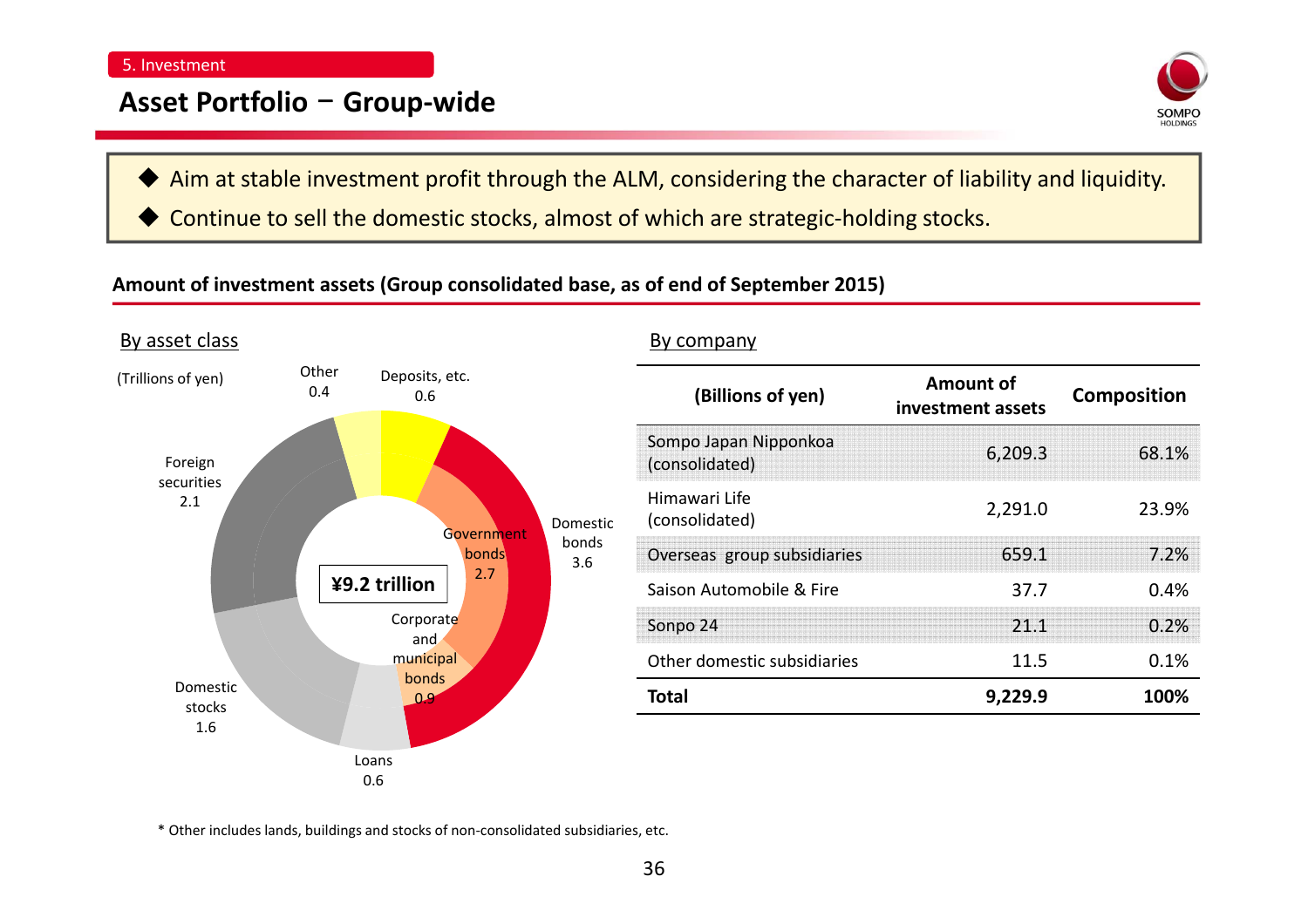### **Asset portfolio** – **Sompo Japan Nipponkoa**



◆ The general account is managed with diversified investments while the saving-type account utilizes portfolio management based on ALM.

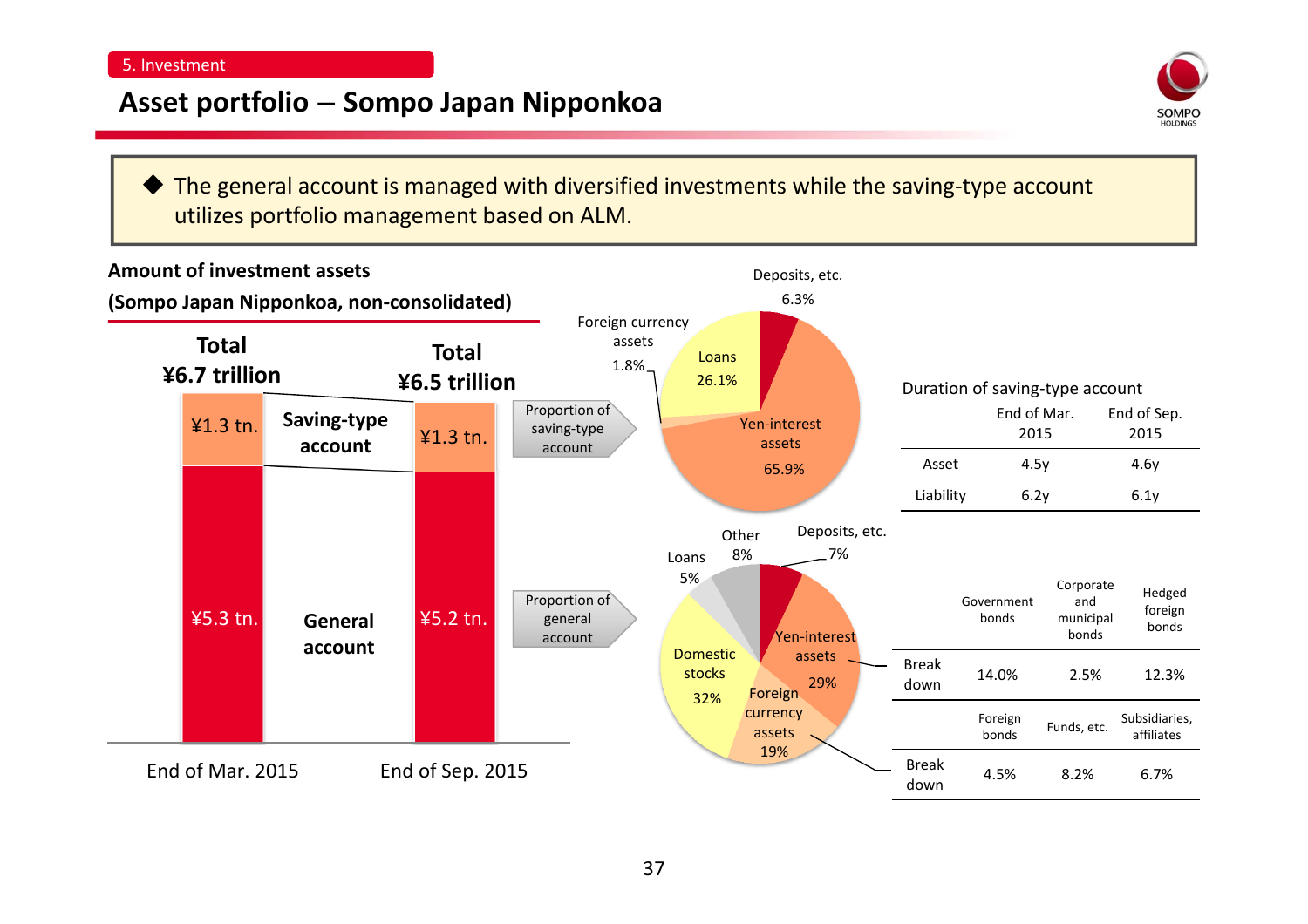### **Asset portfolio** – **Himawari Life**



♦ Manage the portfolio through disciplined ALM, which mainly consists of yen‐denominated interest‐bearing assets.

#### **Amount of investment assets**

**(Himawari Life, non‐consolidated)**



\* Amount of separate account is about ¥20 billion.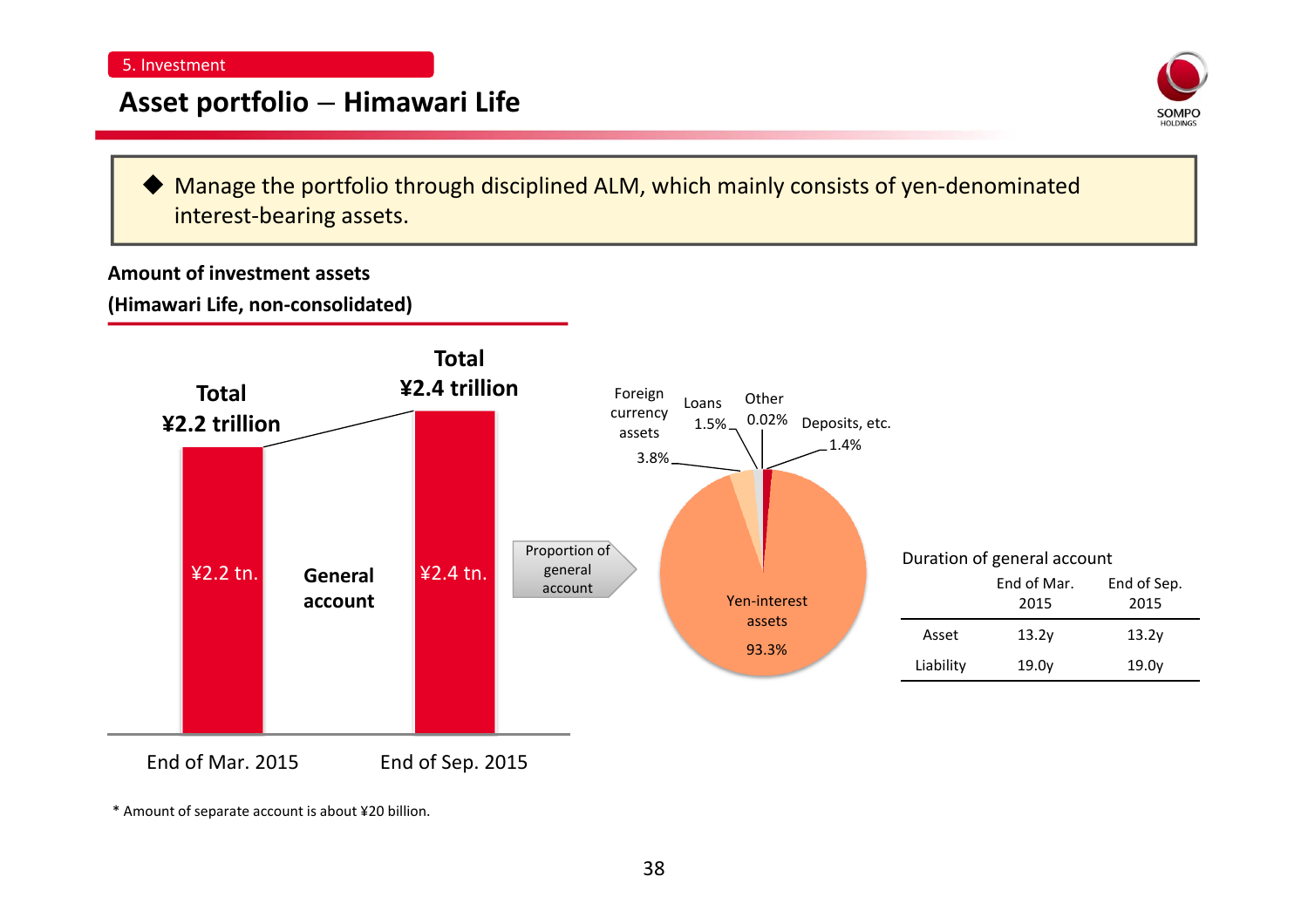

# **(Reference) Numerical Management Targets**

| (Billons of yen)                                               |                                                            |                   | FY2013                          | FY2014   |          | FY2015             |             |                    |  |
|----------------------------------------------------------------|------------------------------------------------------------|-------------------|---------------------------------|----------|----------|--------------------|-------------|--------------------|--|
|                                                                |                                                            |                   |                                 | (Actual) | (Actual) | (1H Actual)        | (Forecast)  | (Plan)             |  |
|                                                                | Domestic P&C<br>Adjusted profit<br>insurance <sup>*1</sup> |                   |                                 | 6.5      | 69.9     | 37.5               | 112.7       | 70.0 - 80.0        |  |
|                                                                |                                                            |                   | Net premiums written            | 2,082.1  | 2,181.3  | 1,140.6            | 2,220.9     | 2,040.0            |  |
|                                                                |                                                            |                   | (excl. CALI)                    | 1,783.9  | 1,876.0  | 982.2              | 1,918.6     | 1,740.0            |  |
|                                                                |                                                            |                   | Loss ratio                      | 65.7%    | 65.6%    | 59.3%              | 63.0%       | 65.6%              |  |
|                                                                | Sompo Japan<br>Nipponkoa                                   |                   | (excl. CALI/Fin. Guarantee)     | 62.7%    | 63.2%    | 56.3%              | 60.1%       | 62.8%              |  |
|                                                                |                                                            | Net expense ratio |                                 | 32.2%    | 31.8%    | 31.7%              | 31.4%       | 30.6%              |  |
|                                                                |                                                            |                   | (excl. CALI)                    | 34.2%    | 33.6%    | 33.5%              | 33.2%       | 32.6%              |  |
|                                                                |                                                            |                   | Combined ratio                  | 97.9%    | 97.4%    | 91.0%              | 94.4%       | 96.2%              |  |
|                                                                |                                                            |                   | (excl. CALI/Fin. Guarantee)     | 96.9%    | 96.8%    | 89.8%              | 93.3%       | 95.3%              |  |
| Growth in embedded<br>Domestic life<br>value (EV)<br>insurance |                                                            | 85.7              | 47.4                            |          | 90.0     | $100.0 -$<br>110.0 |             |                    |  |
| Overseas<br>insurance                                          |                                                            |                   | Net income                      | 7.8      | 18.6     | 9.0                | 18.4        | $14.0 - 20.0$      |  |
| Financial & other<br>Net income<br>services                    |                                                            |                   | 1.5                             | 2.3      | 0.9      | 2.2                | $2.0 - 3.0$ |                    |  |
|                                                                | Group total                                                |                   | Adjusted consolidated<br>profit | 101.5    | 138.3    |                    | 223.0       | $180.0 -$<br>210.0 |  |

#### **Definition of adjusted profit**

Domestic P&C insurance\*1

#### Net income

- + Provisions for catastrophic loss reserve (after tax)
- + Provisions for reserve for price fluctuation (after tax)
- ‐ Gains/losses on sales of securities and impairment losses on securities (after tax)
- ‐ Special factors

#### Domestic life insurance

Growth in embedded value (EV)

- ‐ Capital transactions such as equity issuance
- ‐ Changes in EV attributable to fluctuation of interest rates, etc.

Overseas insurance

Net income

Financial and other services

Net income

Adjusted consolidated ROE\*2 4.3% 5.2% ‐ 7.6% Over 7%

\*1 Total of Sompo Japan Nipponkoa, Sonpo 24, and Saison Automobile & Fire (non‐consolidated).

\*2 Adjusted consolidated ROE <sup>=</sup> Adjusted consolidated profit / Adjusted consolidated net assets \*The denominator is the average balance at the end/start of each fiscal year. Adjusted consolidated net assets <sup>=</sup> Consolidated net assets (excluding life insurance subsidiary's net assets)

+ Catastrophic loss reserve (after tax) <sup>+</sup> Reserve for price fluctuation (after tax) <sup>+</sup> Life insurance subsidiary's EV